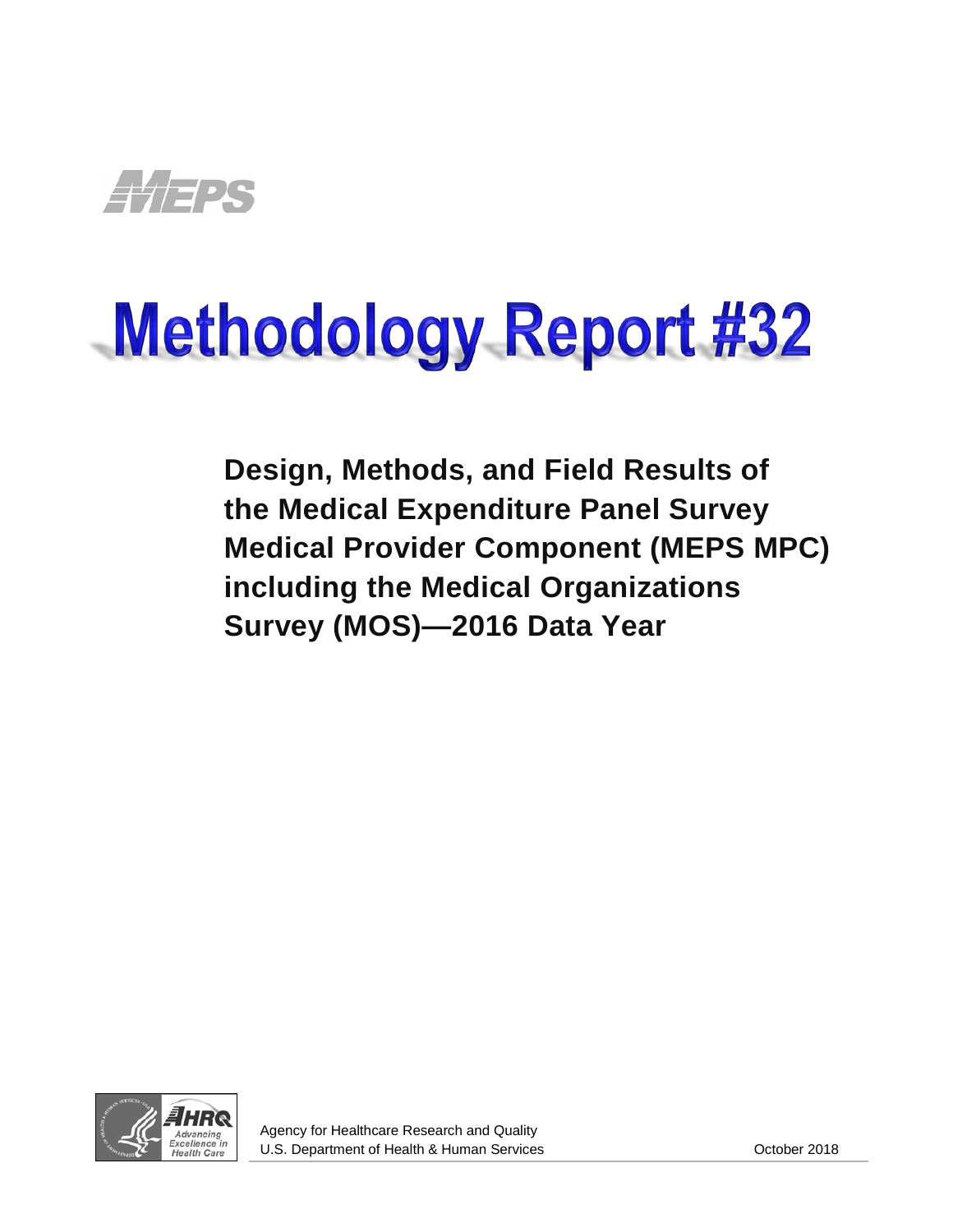## **Abstract**

This report focuses on the MEPS Medical Provider Component (MPC) data collection effort that collected information from medical providers on health care events that took place between January 1, 2016, and December 31, 2016. The report describes the MPC sample design, survey methodology, procedures for data collection, sample sizes and response rates as well as the relationship between the MEPS Household Component (HC) survey and the MPC survey. Additionally, it includes information on the Medical Organizations Survey (MOS), which was new in the 2015 MPC data year collection and was fielded again in the 2016 MPC. The MOS was funded in part by support from the Robert Wood Johnson Foundation.

## **Suggested Citation**

Stagnitti, M.N., Machlin, S.R., Zodet, M.W., Saleska, E. *Design, Methods, and Field Results of the Medical Expenditure Panel Survey Medical Provider Component (MEPS MPC) including the Medical Organizations Survey (MOS)— 2016 Data Year*. Methodology Report #32. October 2018. Agency for Healthcare Research and Quality, Rockville, MD.

[https://meps.ahrq.gov/data\\_files/publications/mr32/mr32.pdf](https://meps.ahrq.gov/data_files/publications/mr32/mr32.pdf)

∗ ∗ ∗

Additional information on MEPS is available from the MEPS Project Director at [MEPSProjectDirector@ahrq.hhs.gov.](mailto:MEPSProjectDirector@ahrq.hhs.gov)

Center for Financing, Access, and Cost Trends Agency for Healthcare Research and Quality 5600 Fishers Lane, Mailstop 07W41A Rockville, MD 20857 [http://www.meps.ahrq.gov](http://www.meps.ahrq.gov/)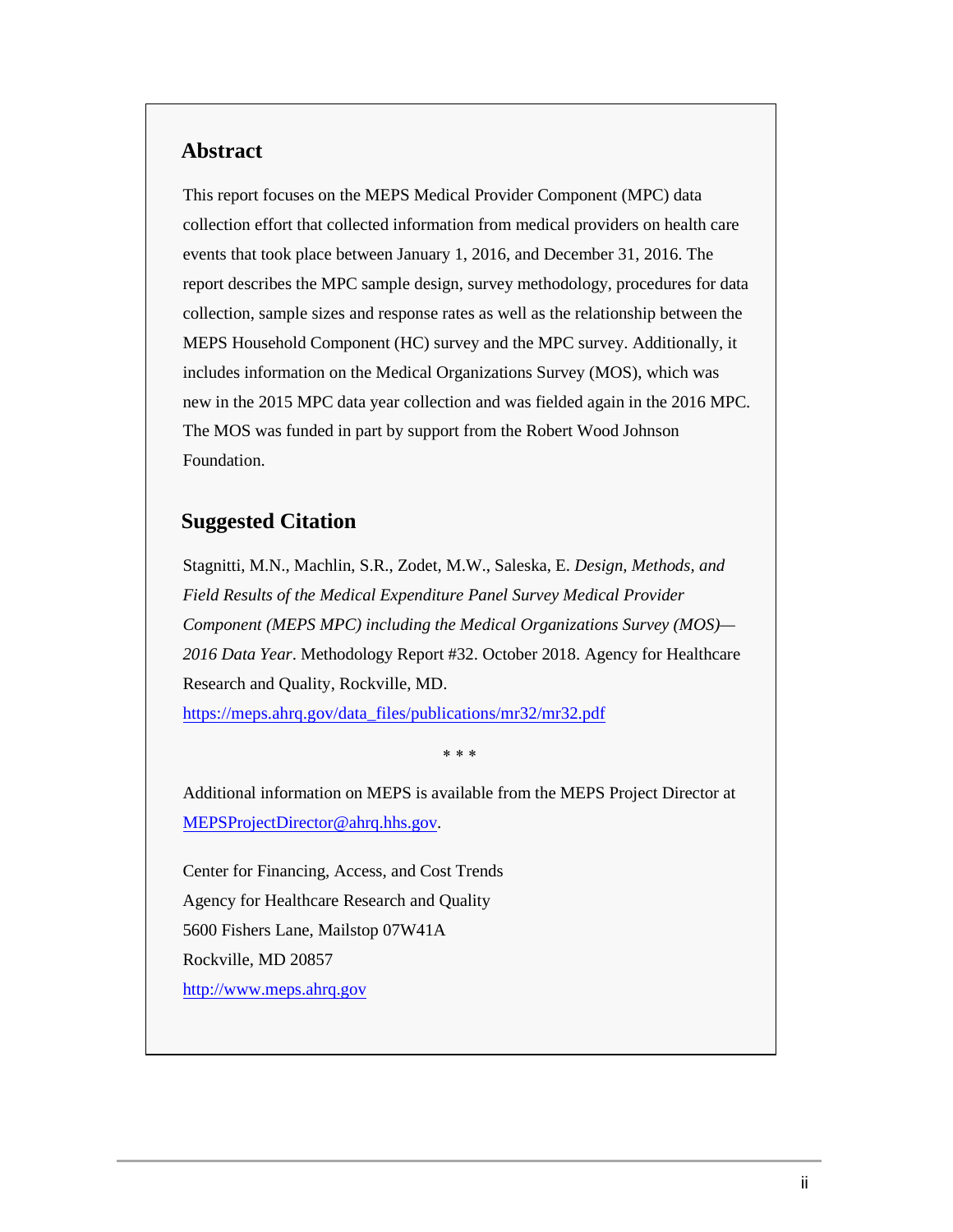# **Table of Contents**

## **[DESIGN, METHODS, AND FIELD RESULTS OF](#page-0-0) THE MEDICAL EXPENDITURE PANEL SURVEY MEDICAL [PROVIDER COMPONENT \(MEPS MPC\) INCLUDING](#page-0-0) [THE MEDICAL ORGANIZATIONS SURVEY \(MOS\)—2016 DATA YEAR](#page-0-0)**

| Relationship of the Household Component to the Medical Provider Component  1           |
|----------------------------------------------------------------------------------------|
|                                                                                        |
|                                                                                        |
|                                                                                        |
|                                                                                        |
|                                                                                        |
|                                                                                        |
|                                                                                        |
| Table 2: 2016 Sample Sizes and Completion Rates in the Medical Provider Component      |
| Table 3: 2016 Sample Sizes and Completion Rates in the Medical Provider Component      |
|                                                                                        |
| Table 4: 2016 Sample Sizes and Completion Rates in the Medical Organizations Survey 12 |
|                                                                                        |
|                                                                                        |
|                                                                                        |
|                                                                                        |
|                                                                                        |
|                                                                                        |
|                                                                                        |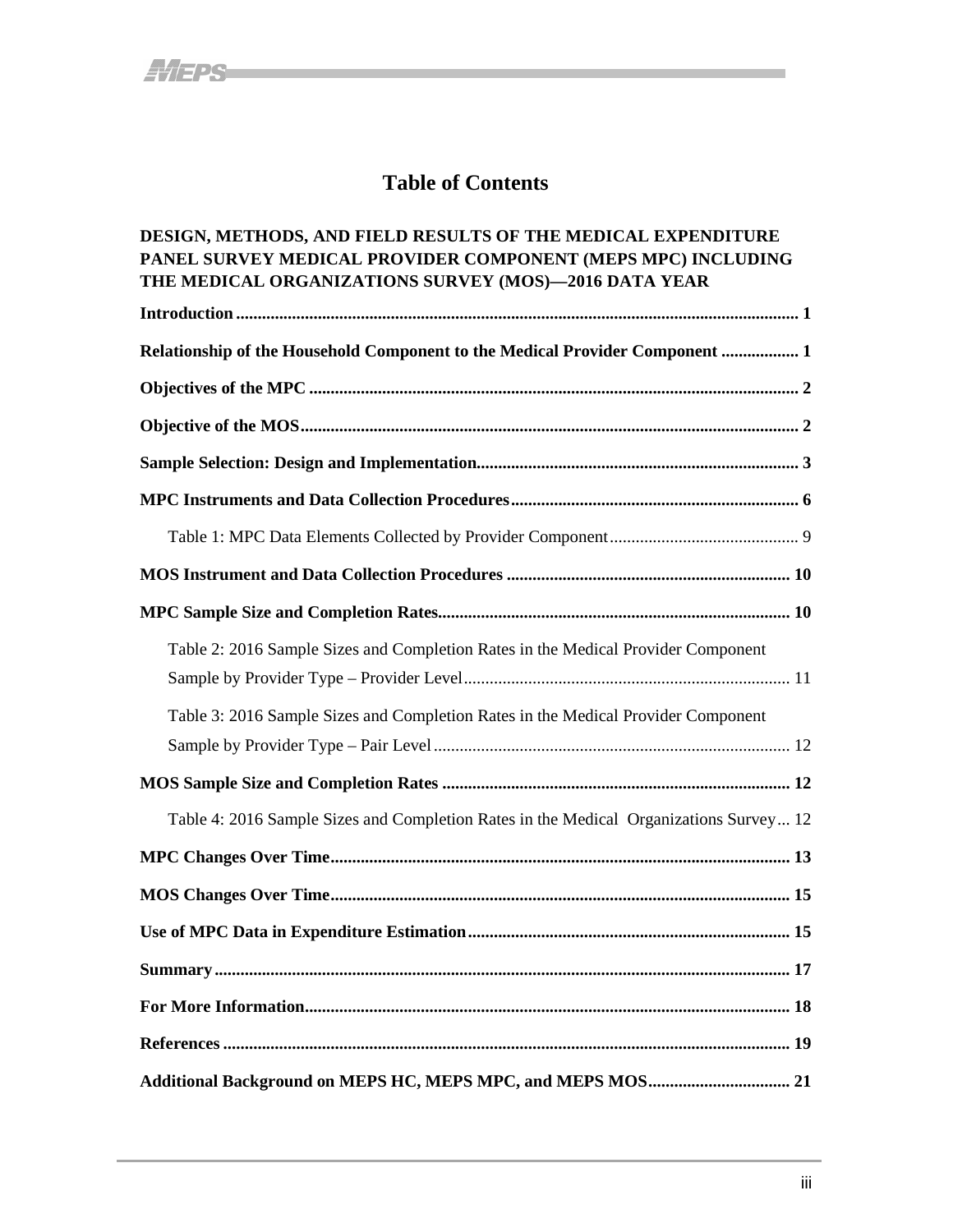# **Design, Methods, and Field Results of the Medical Expenditure Panel Survey Medical Provider Component (MEPS MPC) including the Medical Organizations Survey (MOS)–2016 Data Year**

*Marie N. Stagnitti, MPA, Steven R. Machlin, MS, and Marc W. Zodet, MS, Agency for Healthcare Research and Quality; and Erica Saleska, RTI International*

## <span id="page-3-0"></span>**Introduction**

The Medical Provider Component (MPC) of the ongoing Medical Expenditure Panel Survey (MEPS), conducted annually since 1997, is a voluntary survey designed to supplement, replace, and validate health care expenditure and source of payment data collected in the MEPS Household Component (HC). It is also used as the core imputation source for missing HC payment and charge data. MPC data are collected a year after the household health care event information is collected to allow adequate time for billing transactions to be completed.

This report focuses on the 2016 data year MEPS MPC and Medical Organizations Survey (MOS) data collection efforts that collected information from medical providers on health care events reported in the MEPS HC and on organizational characteristics of selected office-based physician practices, respectively. This report describes the MPC sample design, survey methodology, procedures for data collection, sample sizes, and response rates, as well as the relationship between the HC survey and the MPC survey. It also includes information on the MEPS MOS which was added to the MPC for the 2015 and 2016 MPC data collections and was funded in part by support from the Robert Wood Johnson Foundation. RTI International was the prime contractor for this MPC and MOS data collection.

# <span id="page-3-1"></span>**Relationship of the Household Component to the Medical Provider Component**

The MEPS HC is designed to collect detailed information on the demographic characteristics, health status, health insurance, employment, and medical care use and expenditures of individuals and families in the United States. For data year 2016 estimates, the HC collected data from 33,259 individuals and about 13,500 families in 183 different communities (primary sampling units) across the country that can be used to produce nationally representative estimates for the civilian noninstitutionalized population. Health care utilization, associated expenditures, and the names and addresses of providers who delivered care to these sample persons were collected over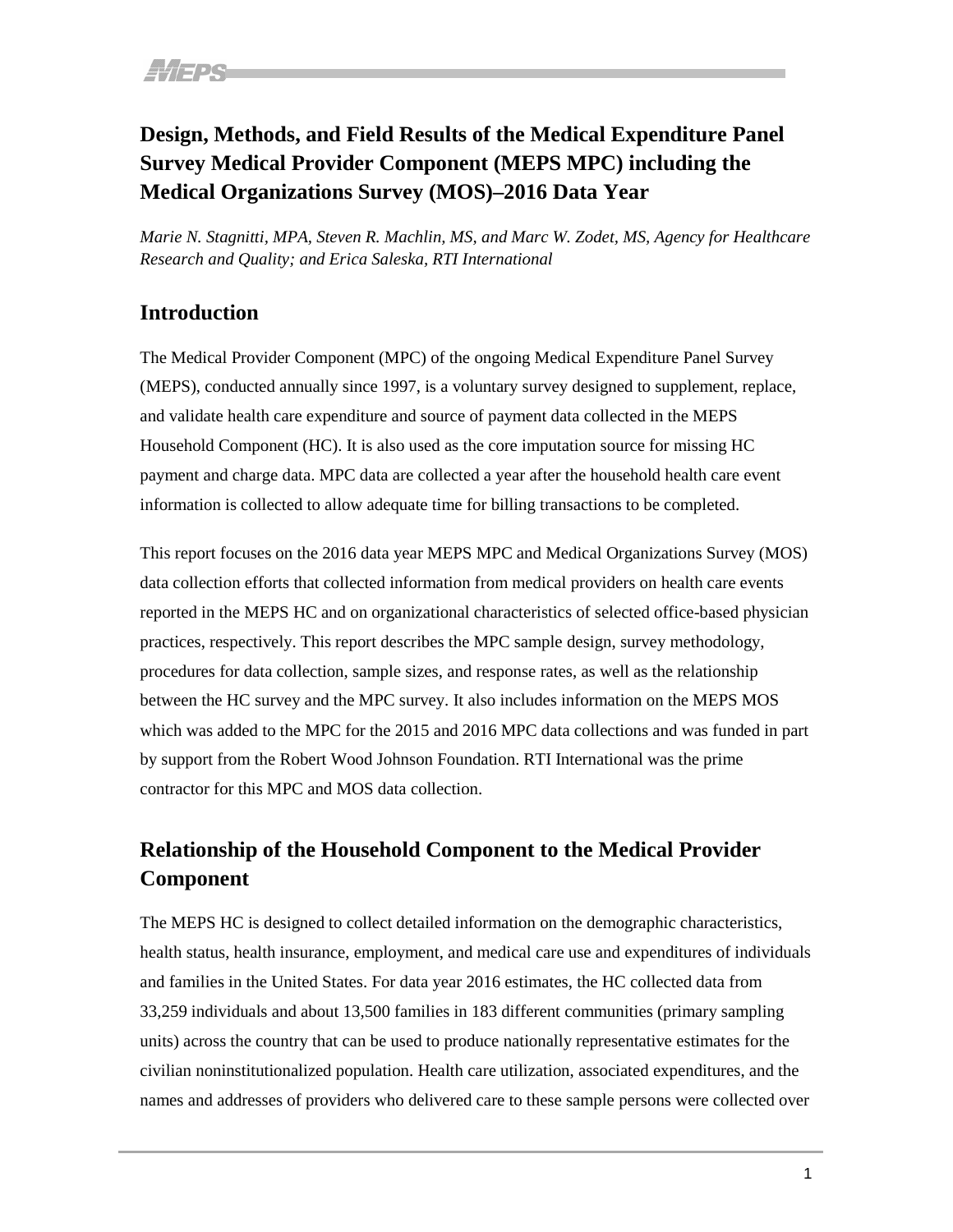the course of three interviews that were conducted during calendar year 2016 and the early part of 2017 using computer assisted personal interviewing. The medical providers who were identified during these interviews were eligible for inclusion in the MPC sample.

# <span id="page-4-0"></span>**Objectives of the MPC**

The primary objective of the MPC data collection effort described in this report was to collect data from medical providers (hospitals, physicians, home care agencies, pharmacies, and longterm health care facilities) on charges, payments, and sources of payments for specific health care services provided to HC sample persons from January 1, 2016, to December 31, 2016. MPC data are collected annually for MEPS and are used to validate, supplement, and/or replace expenditure data collected in the HC for selected persons and medical events. More specifically, MPC data were used to:

- 1) serve as the primary imputation source for item nonresponse to reduce the potential for bias in survey estimates of medical expenditures
- 2) serve as the main source of expenditure information on physician charges that are associated with hospital care but not billed by the hospital (e.g., separately billing doctors such as radiologists and lab technicians)
- 3) serve as the primary source of expenditure information for Medicaid recipients
- 4) replace expenditure information reported in the HC with information reported by providers which is generally more complete and may be less prone to reporting errors
- 5) provide data that can be used to conduct methodological studies to validate the accuracy and completeness of household-reported data

The MPC was not designed as an independent nationally representative sample of providers for estimation purposes. Accordingly, the 2016 MPC data were used solely for expenditure editing and imputation purposes and the data were not released publicly as a stand-alone data file.

## <span id="page-4-1"></span>**Objective of the MOS**

The objective of the MOS is to provide data that can be used for evaluating relationships between provider organization characteristics and individuals' health care use and expenditures. More specifically, these data support studies of the association between practice characteristics and consumer access, service use, expenditures, and quality of care. Analytic weights were developed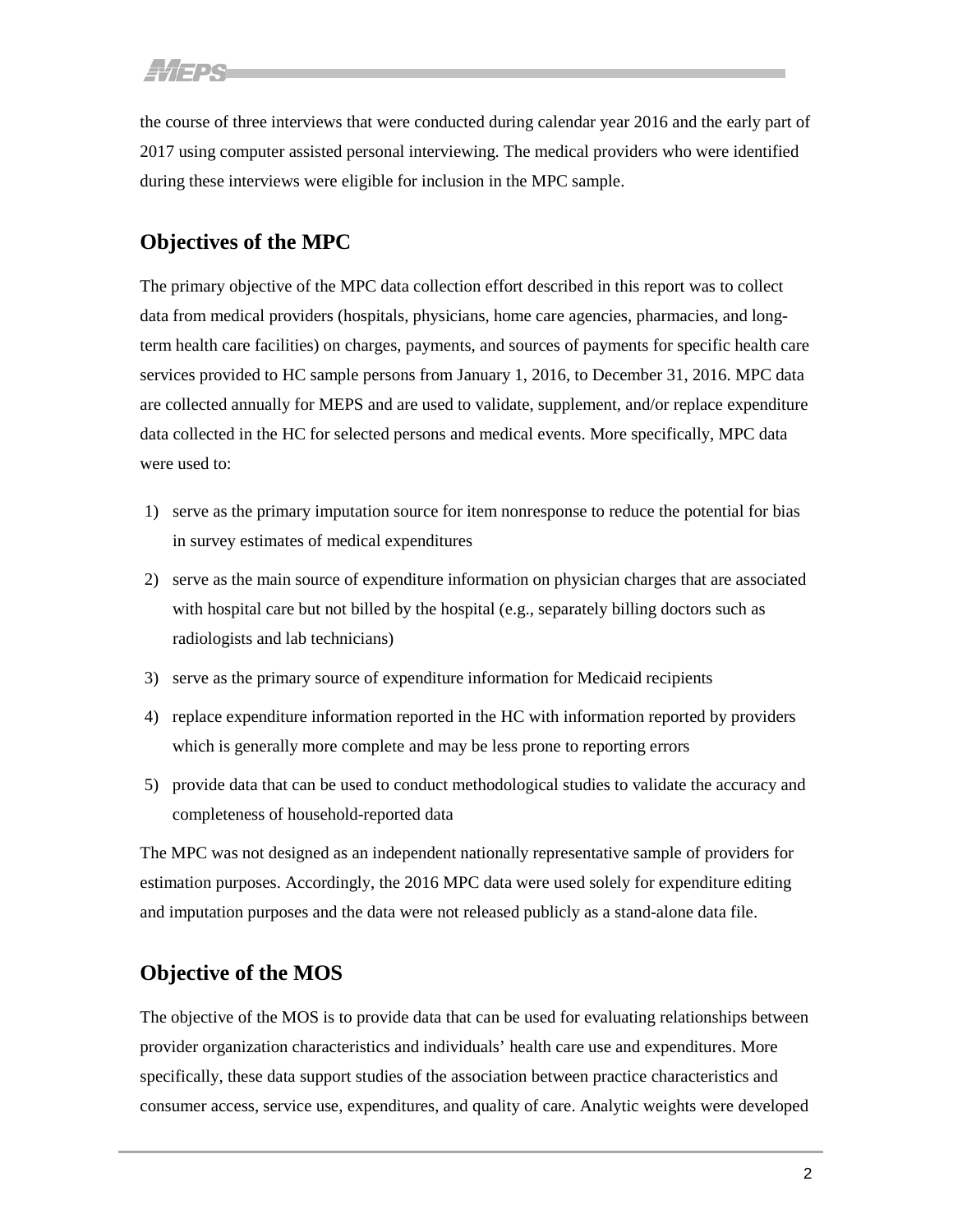for MEPS sample persons with linked MOS responses to enable nationally representative analyses of the MOS target population. The derivation of the MOS weight accounted for several factors including the probability of selection for MEPS, nonresponse to MEPS, non-authorization for the MPC, and nonresponse to the MOS. The MOS target population in 2016 reflects an estimated 146,956,636 persons (the sum of MOS analytic weights) who visited their usual source of care (USC) provider in an office-based setting at least once during the year.

## <span id="page-5-0"></span>**Sample Selection: Design and Implementation**

The MPC sample for the 2016 data year was derived from providers identified during HC interviews as having provided health care for reported medical events during calendar year 2016. Only providers for whom a signed permission form was obtained from the household authorizing contact were eligible for data collection in the MPC. In 2016, permission was granted to contact nearly three-quarters of providers who were eligible for the MPC.

The categories of providers included:

- Office-Based Physicians: Office-based medical doctors (MDs), doctors of osteopathy (DOs), and other medical providers under the supervision of MDs and DOs
- Hospitals: Hospital facilities providing inpatient, outpatient, and emergency room care
- Separately Billing Doctors (SBDs): All individually identified physicians who treated the patient at the hospital, but who billed separately from the hospital facility
- Home Care Agencies
- **•** Pharmacies
- Long-term Health Care Facilities ("Institution")

The MPC sample did not include dentists, optometrists, psychologists, podiatrists, chiropractors, and others not providing care under the supervision of an MD or DO. These types of providers were considered out of scope. Jails, prisons, and medical facilities or pharmacies outside the United States were also considered out of scope.

## **Office-Based Physicians**

## *MPC*

The MPC office-based physician eligible sample included MDs and DOs as well as providers practicing under the direction or supervision of an MD or DO (e.g., physician assistants and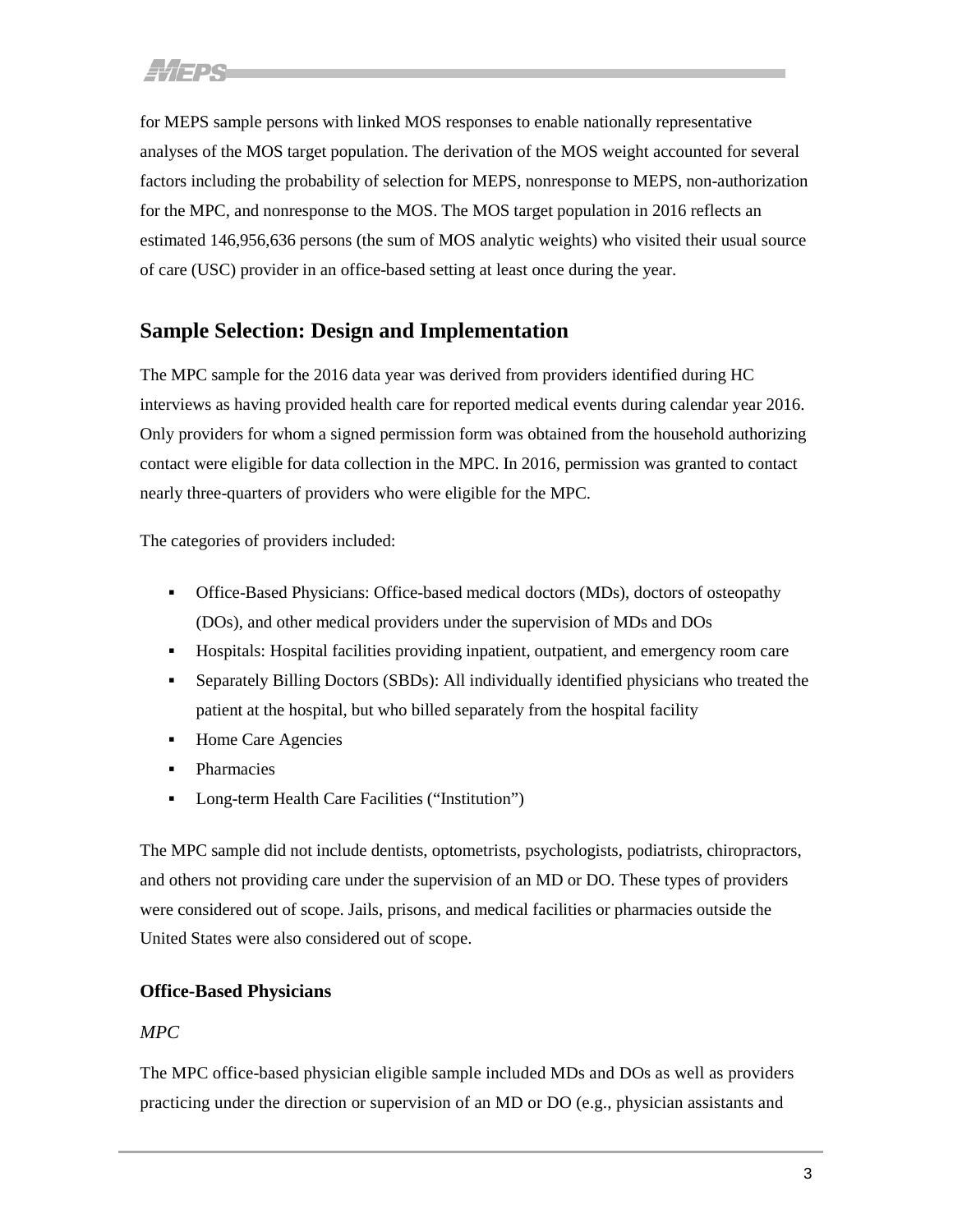nurse practitioners working in clinics). These types of providers of care in HMOs were in scope for the MPC, as well. Due to budget constraints, only a subsample of office-based physicians was selected for inclusion. Since household respondents are unable to report Medicaid payment data, providers associated with individuals reported as receiving Medicaid benefits were oversampled for the MPC. Physicians associated with persons considered likely to have high expenditures, including persons who were in an institution for at least part of the year, who died during the year, or who had at least one of the following events: hospital stay, home health visit, surgery in an office setting, surgery in a hospital outpatient setting, were also oversampled. For calendar year 20[1](#page-6-0)6, nearly half of the  $37,356$  person/provider pairs<sup>1</sup> reported by household respondents for which permission to contact the provider was granted were selected for MPC data collection (18,000/37,356).

#### *MOS*

To maximize the sample for the MOS project, all 13,570 USC pairs with a signed authorization form were selected with certainty and administered both the MPC survey and the MOS questionnaire. This same process was true for the 2015 MOS.

Note: The remaining MPC provider categories discussed below are not applicable to the MOS.

#### **Hospitals**

 $\overline{a}$ 

All hospitals that were reported as the site of care for inpatient stays, outpatient department visits, and emergency room encounters for sample persons were included in the MPC. Hospitals were sampled with certainty because: 1) sample persons often do not know the total amounts for each source of payment for a hospital stay; 2) hospital-based medical events are high cost; and 3) a large percentage of national medical expenditures are associated with hospital care and getting the most accurate data was imperative. HMO hospitals were in scope for the MPC.

#### **Separately Billing Doctors**

All physicians identified from records of MPC sampled hospitals (not HC sample persons) as providing care to sample persons during the course of any hospital event in calendar year 2016,

<span id="page-6-0"></span> $<sup>1</sup>$  A person/provider pair (or pair) represents one sample person visiting a health care provider during the</sup> year. A health care provider can be visited by more than one sample person during the year, resulting in many person/provider pairs for one provider.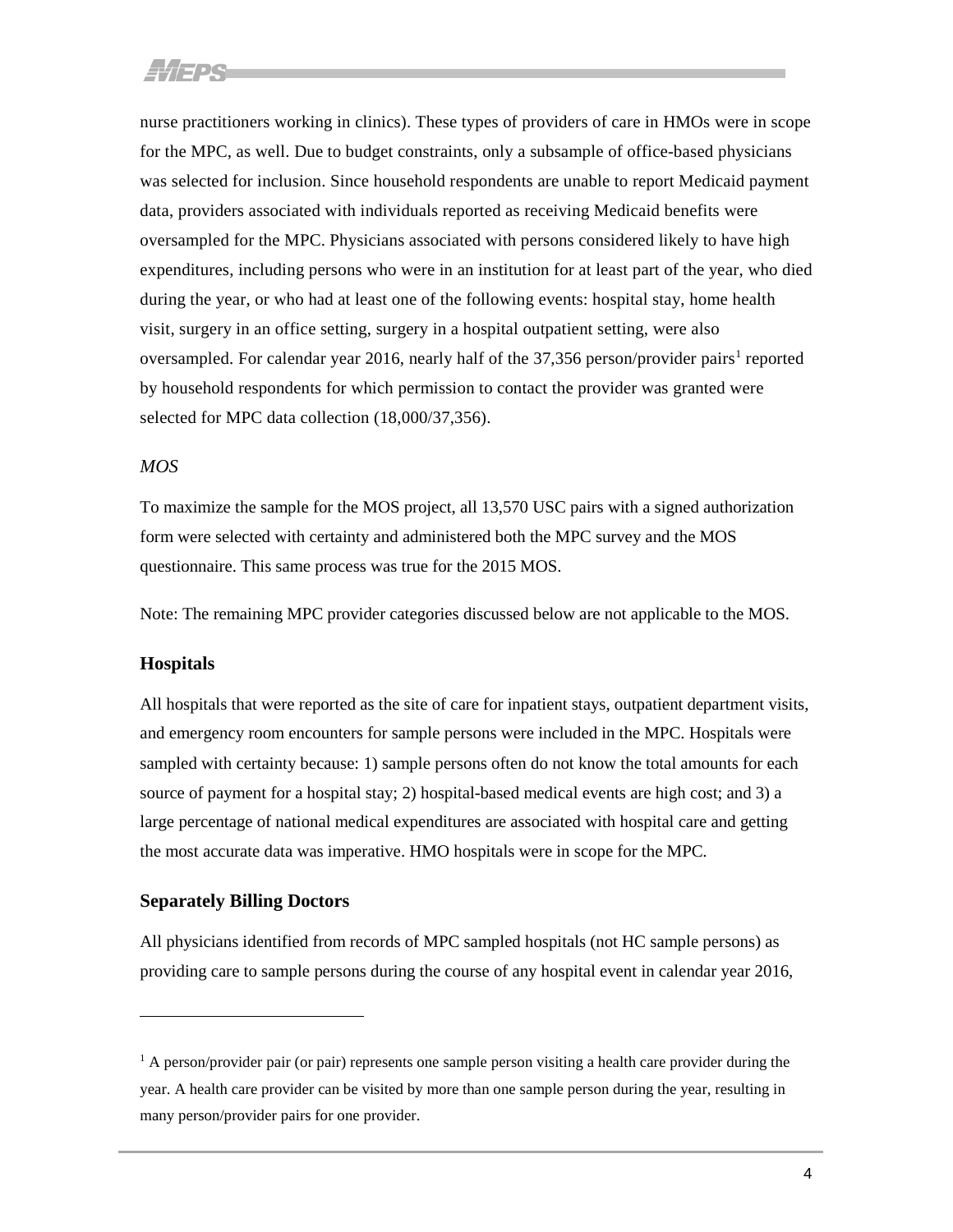but whose charges were not contained in the hospital bill (e.g., anesthesiologists, pathologists, radiologists) were included in the MPC.

Many types of care provided to a person during a hospital stay are not included in the facility bill, but are billed separately by individual providers. Many times, household respondents are not even aware of the services provided. Therefore, in the MPC data collection all potential SBDs associated with a hospital medical event are identified through medical records abstraction. Data are collected for these SBDs separately from the hospital data collection. To avoid duplication, SBDs identified by hospitals that had already been selected for the office-based physician sample are not included in the SBD sample. SBD nodes<sup>[2](#page-7-0)</sup> are also categorized with a priority flag prior to being fielded by the contractor. High priority nodes include those associated with an inpatient stay for which the role was "active/providing direct care" (excluding radiology and pathology specialty codes), and all nodes for which the specialty was surgery or anesthesiology. Medium priority nodes include all other nodes associated with an inpatient stay, nodes for which the specialty was radiology with an active role, and pathology codes with an active role (excluding those pathology nodes with only pathology CPT codes), and all other nodes with an active role. All other nodes are considered low priority. Over the course of a data collection cycle, AHRQ directs the inclusion or exclusion of low priority nodes based on budget considerations.

### **Home Care Agencies**

 $\overline{a}$ 

All home care agencies, hospitals, social service agencies, and other places identified as providing paid home care services were included in the MPC. However, self-employed and unpaid persons identified as providing home care were not considered in scope for the MPC.

#### **Pharmacies and Other Sources of Prescribed Medicines**

All pharmacies reported by HC respondents as places where they purchased or obtained outpatient prescription medicines were included. "Pharmacies"—or sources of prescribed drugs included all establishments filling prescriptions for outpatient prescription drugs including but not

<span id="page-7-0"></span> $<sup>2</sup>$  An SBD node is a unique combination of the following data elements which are specific to the original</sup> hospital or institutional medical event: patient name, SBD provider name, dates(s) of service, location of service (ER, inpatient, or outpatient), and the hospital or institution at which the services were delivered.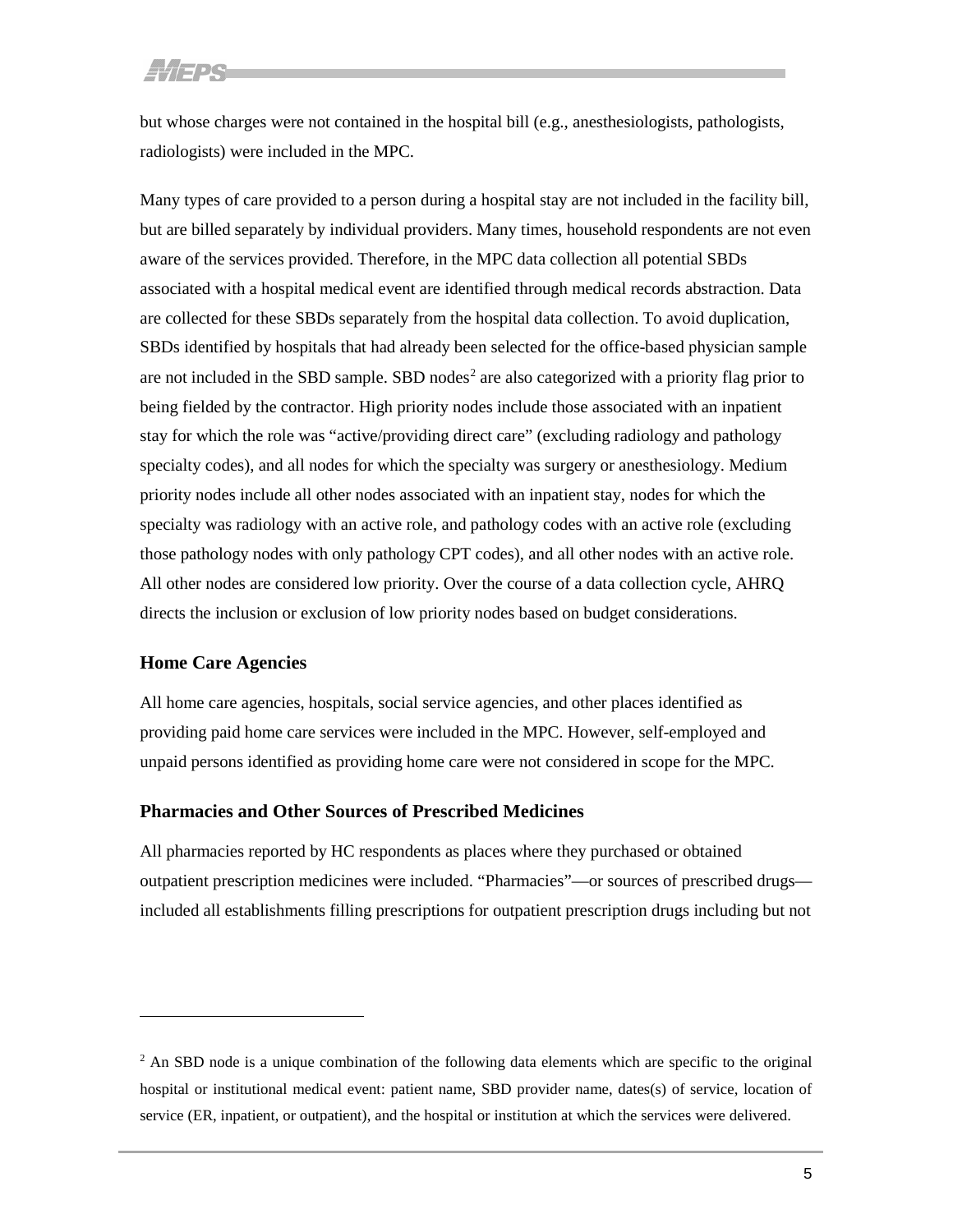limited to: drug stores, grocery stores, discount stores, mail order pharmacies, online pharmacies, clinics, HMOs, and hospitals.

## **Long-term Health Care Facilities (Nursing Homes, Assisted Living Facilities, etc.)**

Long-term health care facilities, which included nursing homes, assisted living facilities, rehabilitation facilities, as well as other health care facilities providing long-term health care to a sample person (who, for periods of time during calendar year 2016, also resided in the community), were considered in scope for MPC collection. Expenditures from long term care facilities, while collected in the MPC for methodological purposes of tracking and evaluating fullyear expenses for persons who were institutionalized part of the year, were not included in final MEPS expenditure data.

## <span id="page-8-0"></span>**MPC Instruments and Data Collection Procedures**

MPC samples are fielded on an ongoing basis as health care provider data are collected in the MEPS HC. More specifically, the MPC fielding is done in waves, as sample sizes from the HC become large enough to be fielded efficiently. The 2016 data year provider sample was fielded in multiple waves during calendar year 2017 and early 2018. Hospitals, long-term health care facilities, office-based providers, home care providers, and HMO providers were all fielded as one group. The first wave of this group was fielded in February 2017 and the last wave was fielded in August 2017. Pharmacy providers were the second group, with the first wave fielded in February 2017 and the last wave fielded in July 2017. Separately billing doctors were the last provider group fielded, with the first SBD wave released in August 2017 and the last SBD wave fielded in November 2017.

All providers fielded for the MPC were contacted via telephone by a data collection specialist (DCS). To facilitate efficient navigation through the provider's organization, the DCS followed a scripted contact guide. A separate contact guide was designed for each provider type (hospital, office-based provider, home care, pharmacy, SBD). The contact guides used for the MPC 2016 data year collection can be found at the following link:

[https://meps.ahrq.gov/mepsweb/survey\\_comp/survey\\_results\\_MPC\\_CG\\_ques.jsp?MPC\\_CG=All](https://meps.ahrq.gov/mepsweb/survey_comp/survey_results_MPC_CG_ques.jsp?MPC_CG=All&MPC_CGYr=2016&Submit5=Search) [&MPC\\_CGYr=2016&Submit5=Search.](https://meps.ahrq.gov/mepsweb/survey_comp/survey_results_MPC_CG_ques.jsp?MPC_CG=All&MPC_CGYr=2016&Submit5=Search)

Following the contact guide, the DCS identified the appropriate respondent (source of data) with release of information authority, explained the nature of the study, gained cooperation, and determined the mode of data collection.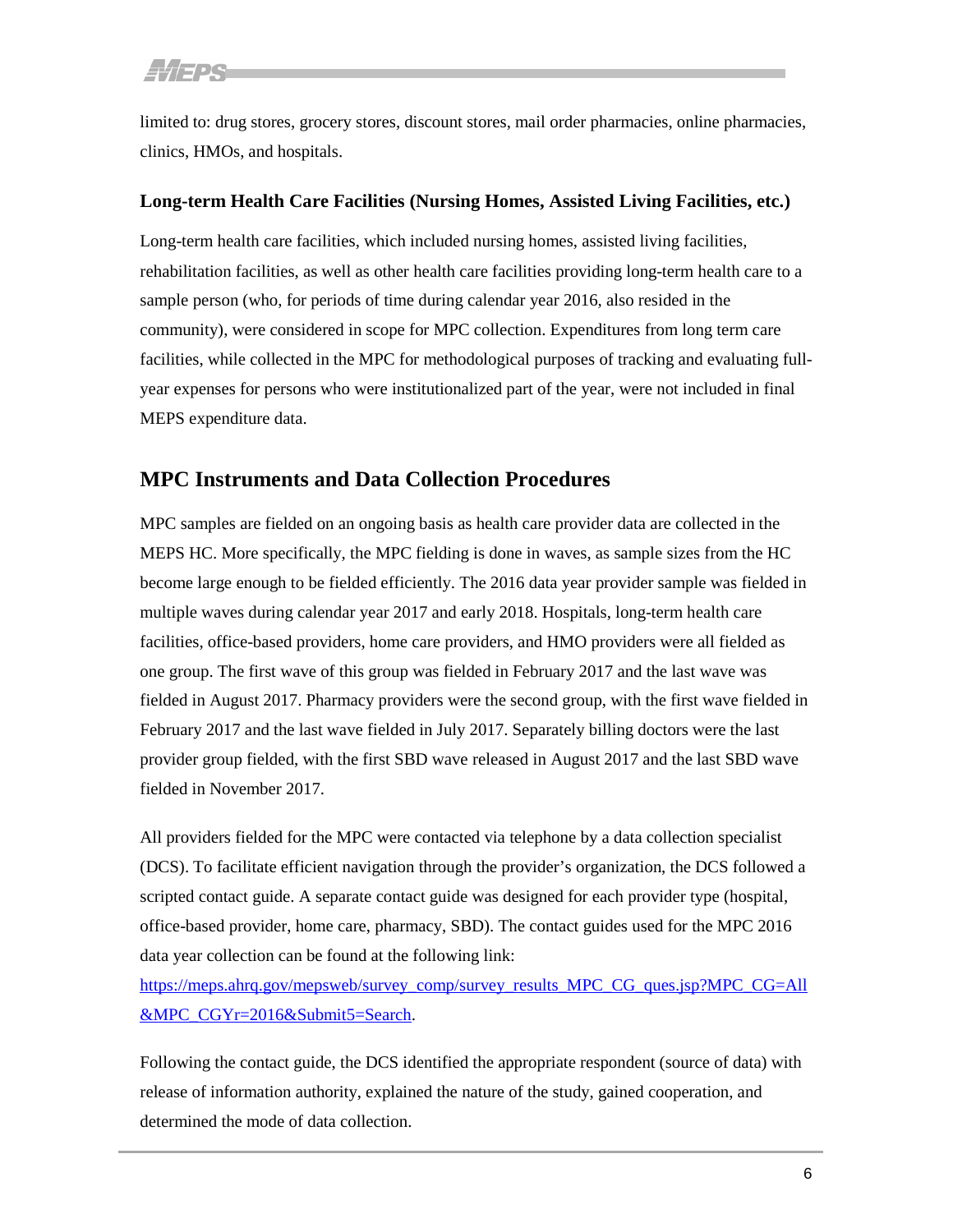The sources of data for each provider type are listed below. (Note that for purposes of data collection, an event was defined as a distinct visit or stay on a specific date with a specific health care provider by a member of a participating household.)

- **Hospitals**. There are typically three points of contact for hospital providers:
	- *Health Information Management Department*: This department houses all event level data, diagnostic and procedural information, and records of physicians who provided services for these events.
	- *Patient Accounts/Billing Department*: This department houses all expenditure data for the events identified in the medical records. In some cases, hospitals and institutions outsource the billing function to an external billing service.
	- *Medical Staff Office/Administrative Office*: This department maintains additional information for locating SBDs that may not be available from either the Health Information Management Department or the Patient Accounts/Billing Department.

Note: HMOs house their medical and billing data within administrative offices at the local, regional, or corporate levels.

 **Office-based providers and SBDs**: Office-based providers and SBDs either maintain a billing or patient accounts department internally, or outsource the claims administration/billing function to an external billing service.

Note: HMOs house their medical and billing data within administrative offices at the local, regional, or corporate levels.

- **Home care agencies**: Most home care providers maintain an internal billing or patient accounts department.
- **Pharmacies:** Since most pharmacies are part of a national or regional chain, there are three primary sources for prescription data (mail order pharmacies are captured in the first two sources mentioned):
	- $\triangleright$  Corporate level
	- $\triangleright$  Central or regional pharmacy office
	- $\triangleright$  Local retail pharmacy store

Once a provider was contacted and agreed to participate in the survey, a customized data collection instrument was used to collect the information. All 2016 data collection instruments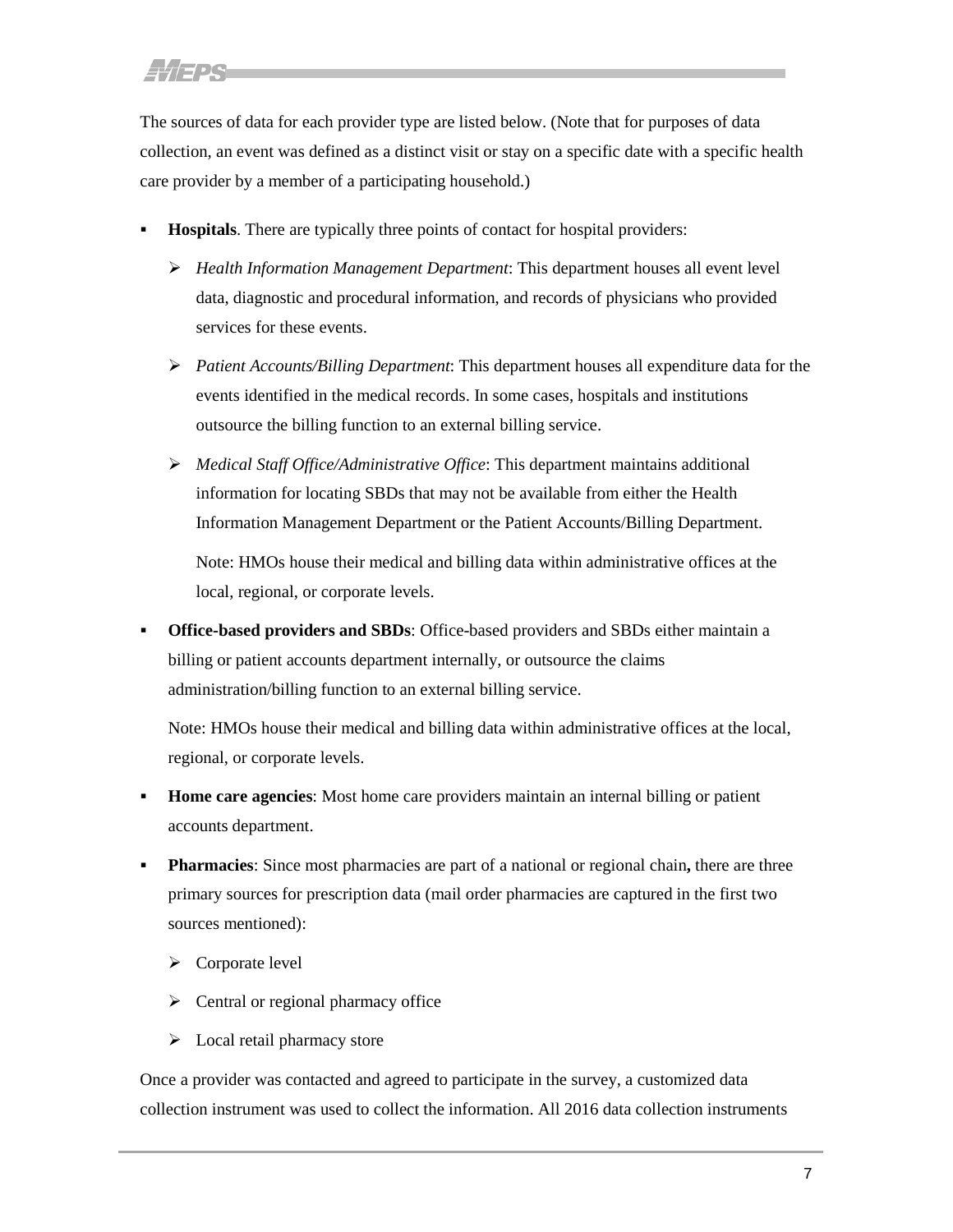were designed for electronic data collection and were specific to a provider type (hospitals, office-based providers, home care providers, long-term care providers, pharmacies, and SBDs), allowing for the collection of data elements that were unique to the provider type, as well as a core set of data elements common to all provider types. The event forms that were used to collect MPC data for 2016 can be found at the following link:

[https://meps.ahrq.gov/mepsweb/survey\\_comp/survey\\_results\\_MPC\\_ques.jsp?MPC=All&MPCYr](https://meps.ahrq.gov/mepsweb/survey_comp/survey_results_MPC_ques.jsp?MPC=All&MPCYr=2016&Submit4=Search) [=2016&Submit4=Search.](https://meps.ahrq.gov/mepsweb/survey_comp/survey_results_MPC_ques.jsp?MPC=All&MPCYr=2016&Submit4=Search)

The instruments collected financial and medical characteristics about each event recorded in the provider's records for a sample person in calendar year 2016. As stated previously, for data collection purposes, an event was defined as a distinct visit or stay on a specific date with a specific health care provider by a member of a participating household. Consequently, all events reported by MPC-sampled providers from January 1, 2016, through December 31, 2016, were collected. Matching the MPC data collected to the HC-reported data was performed after all MPC data for a provider type was collected. Table 1 summarizes the data elements that were collected for each provider type.

There were two primary modes of data collection: telephone interview and abstraction.

- **Telephone interview**: If the provider (or their staff) elected to participate in a telephone interview, a DCS trained in telephone interviewing conducted the interview, administering the data collection instrument specific to the provider type.
- **Abstraction**: As an alternative to the telephone interview, providers were given the option to send medical and billing records. If the provider (or their staff) elected to send records, those records were reviewed by an abstractor trained in medical and billing chart review. The abstractor utilized the same data collection instrument that was used for telephone interviewing to extract the same set of data elements from the records.

For the 2016 data year, approximately 90 percent of hospital providers and 48 percent of officebased providers opted to send the medical and billing records for abstraction, as opposed to participating in a telephone interview. Additionally, 43 percent of home care providers and 26 percent of SBDs elected to send medical and billing records for abstraction. When necessary, providers were reimbursed for copying and administrative fees.

The data collection protocol for pharmacy providers is slightly different from that for other provider types in that data collection focuses on the request for a patient profile (a computer-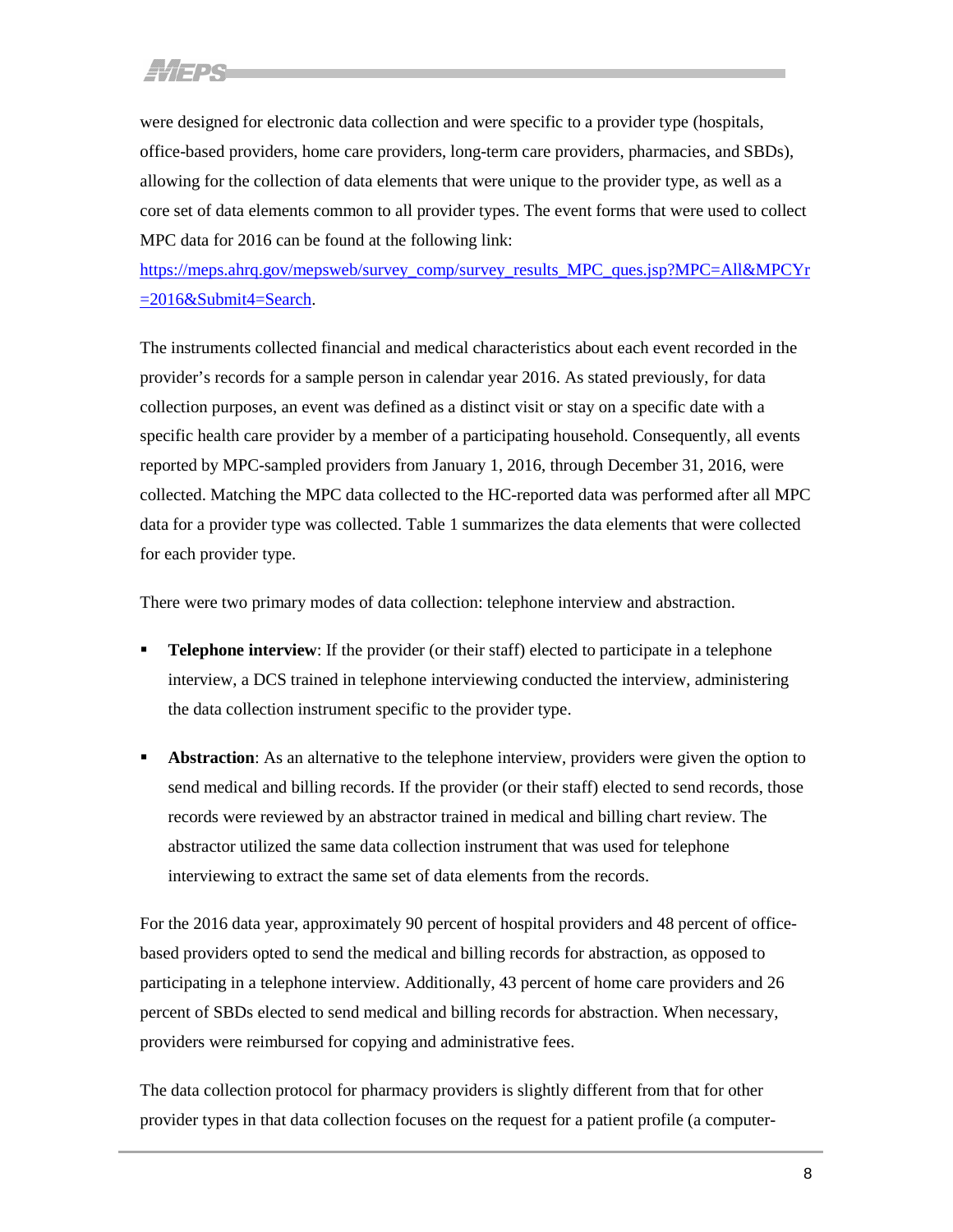generated listing of the prescriptions dispensed to a given customer). The DCS reviews the patient profile and identifies and records the pharmacy-specific data items listed in Table 1. Upon request, nearly all pharmacies provide this computer-generated profile for sample persons via fax, FedEx, or regular mail rather than over the phone. One large chain with a large number of sample persons provided the prescription data via electronic file.

| <b>Data Elements</b>                                                                                                                          | Hospital | Office-<br>based | Home<br>Care | <b>Pharmacy</b> | <b>SBD</b> | <b>Institution</b> |
|-----------------------------------------------------------------------------------------------------------------------------------------------|----------|------------------|--------------|-----------------|------------|--------------------|
| Date of service                                                                                                                               | X        | X                | X            | X               | X          | X                  |
| Setting of care                                                                                                                               | X        | X                |              |                 | X          |                    |
| Medical condition                                                                                                                             | X        | X                | X            |                 | X          | X                  |
| Type of personnel seen                                                                                                                        |          |                  | X            |                 |            |                    |
| Prescribed medicine                                                                                                                           |          |                  |              | X               |            |                    |
| Quantity and dosage<br>of medicine                                                                                                            |          |                  |              | X               |            |                    |
| Procedures and services                                                                                                                       | X        | X                | X            |                 | X          | X                  |
| Full established charge                                                                                                                       | X        | X                | X            |                 | X          | X                  |
| Total charge                                                                                                                                  | X        | X                | X            |                 | X          | X                  |
| Payment amount                                                                                                                                | X        | X                | X            | X               | X          | X                  |
| Payer source                                                                                                                                  | X        | X                | X            | X               | X          | X                  |
| Reason for discrepancy<br>between total charge<br>and total payments                                                                          | X        | X                | X            |                 | X          | X                  |
| <b>SBDs</b>                                                                                                                                   | X        |                  |              |                 |            | X                  |
| Comparison of total<br>number of events<br>reported in MPC against<br>total events reported in<br>HC and explanation if<br>discrepancy cannot |          |                  |              |                 |            |                    |
| be resolved.                                                                                                                                  | X        | X                | X            |                 | X          | X                  |

<span id="page-11-0"></span>**Table 1: MPC Data Elements Collected by Provider Component**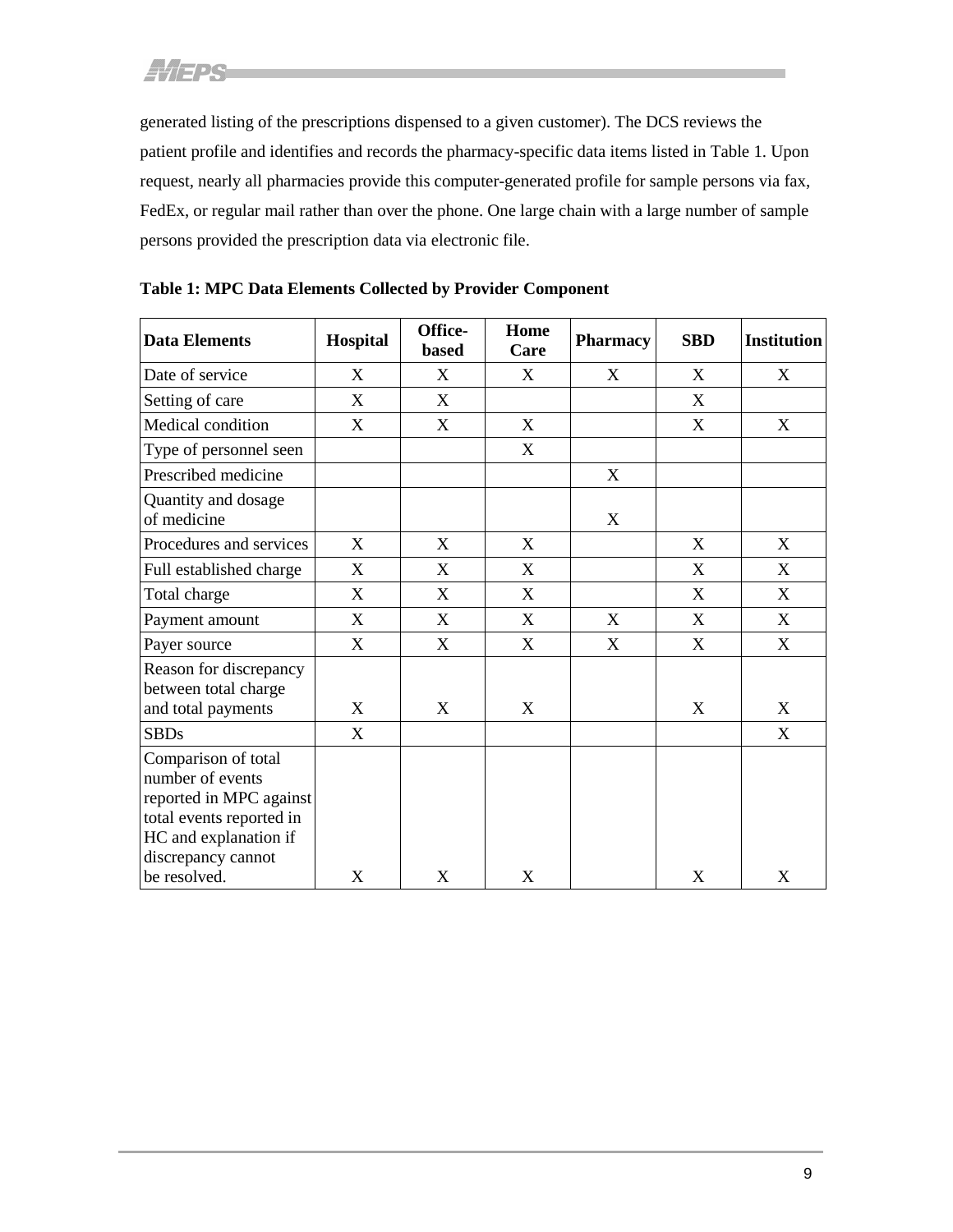# <span id="page-12-0"></span>**MOS Instrument and Data Collection Procedures**

Practices eligible for the MOS survey were those identified as an office-based provider by a respondent in the MEPS HC and identified by that respondent as his or her USC with whom they had a visit in 2016. The 2016 data year MOS survey was fielded in March 2017 through October 2017.

The purpose of the MOS instrument was to collect information not captured in the MPC concerning the organization of medical practices and resources available to practices identified as a household person's USC. The MOS was designed to complement MPC data with additional information on the characteristics of providers. The MOS collected data in the following topical areas: organization characteristics, health information technology, case management and use of clinical data, and financial arrangements. MOS data can be linked to MEPS sample respondents in the 2016 Full Year Consolidated Data File to enable analyses at the person level using characteristics of provider practices.

After contacting the selected office-based providers, MOS DCSs introduced the MOS survey and identified an appropriate MOS respondent. Although in some instances the MOS respondent was the MPC point of contact (POC), the data collection protocols anticipated scenarios in which the MOS respondent would be a different person than the MPC respondent and unfamiliar with the MPC or its history in that practice. Materials were developed to introduce the MOS to either the MPC POC or a different POC for the MOS. The MOS questionnaire was designed to be completed by either telephone, online, or by mailing or faxing a completed questionnaire.

## <span id="page-12-1"></span>**MPC Sample Size and Completion Rates**

Table 2 presents provider level sample sizes and completion rates by provider type, while Table 3 presents pair level sample sizes and completions rates by provider type. These two levels measure different concepts. The provider completion rate is a measure of provider cooperation. The pair completion rate is a measure of pair coverage and is used to determine how many pairs complementary provider data is obtained.

For data collection purposes, a provider was classified as a participant if health care event data were obtained for any of the provider's sampled patients during calendar year 2016. Each event reported by the provider was required to have, at a minimum, a date of service and a procedure or service. Individual providers were identified by a unique provider ID. As Table 2 illustrates, 86 percent of the 6,170 eligible hospital providers and about 87 percent of the 12,903 eligible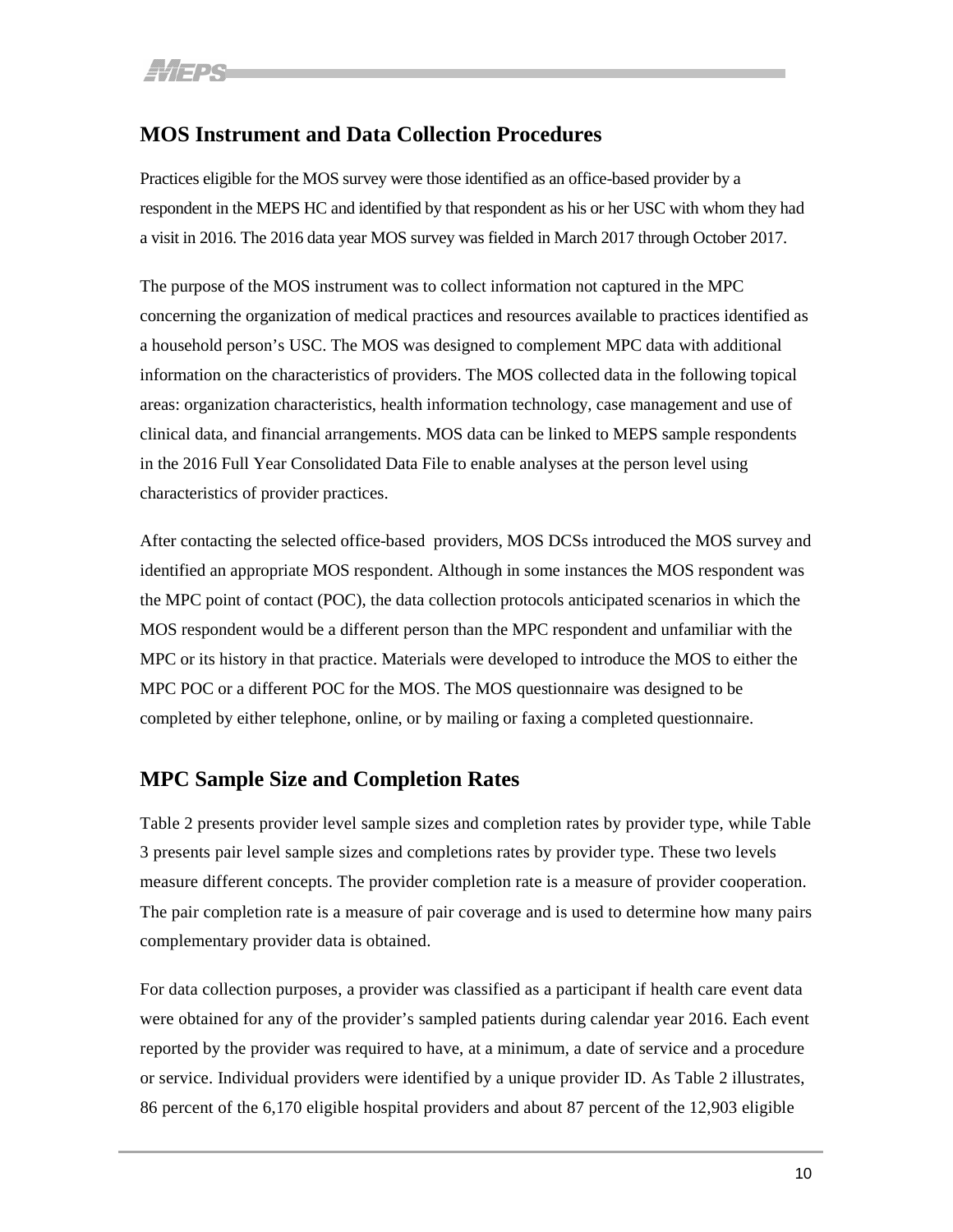office-based providers participated in the survey. Furthermore, 83 percent of the 323 eligible HMOs, which can be a hospital or an office-based provider, participated in the survey. Fiftyfive percent of SBD providers, 91 percent of pharmacy providers, and 85 percent of home care providers also participated in the survey. Overall refusal rates ranged from 0 percent for HMOs, institutions, and pharmacy providers to 3.6 percent for SBD providers. Refusals are categorized based on speaking with the POCs and having a definitive response on their desire to not participate. Providers classified as "other nonresponse" were primarily those who could not be located, who could be located, but had no record of providing care to the sampled patient, or no definitive contact was made before the end of the data collection period. Overall, nonparticipation rates ranged from 9 percent for pharmacies and institutions to 42 percent for SBDs. Note that when comparing the original sample with the final eligible sample, the original sample includes providers that were later determined to be out of scope for the MEPS MPC, or providers that eventually were merged or split.

<span id="page-13-0"></span>

| Table 2: 2016 Sample Sizes and Completion Rates in the Medical Provider Component |
|-----------------------------------------------------------------------------------|
| <b>Sample by Provider Type – Provider Level</b>                                   |

| <b>Provider Type</b> | <b>Final Eligible</b><br><b>Sample</b> | Completion<br>Rate | <b>Refusal Rate</b> | <b>Other Non-</b><br>participation<br>Rate |
|----------------------|----------------------------------------|--------------------|---------------------|--------------------------------------------|
| Hospital             | 6,170                                  | 0.861              | 0.023               | 0.116                                      |
| Office-based         | 12,903                                 | 0.869              | 0.020               | 0.111                                      |
| <b>HMO</b>           | 323                                    | 0.833              | 0.000               | 0.167                                      |
| Home care            | 763                                    | 0.847              | 0.007               | 0.146                                      |
| Institution          | 128                                    | 0.906              | 0.000               | 0.094                                      |
| <b>SBD</b>           | 22,573                                 | 0.549              | 0.036               | 0.415                                      |
| Pharmacy*            | 7,637                                  | 0.906              | 0.000               | 0.094                                      |

Table 3 presents sample sizes and completion rates by provider type at the pair level. Completion rates at the pair level were mostly similar to or lower than the provider level: 85 percent for hospitals, 86 percent for office–based physicians, 77 percent for HMOs, 54 percent for SBDs, 85 percent for pharmacies, and 84 percent for home care agencies.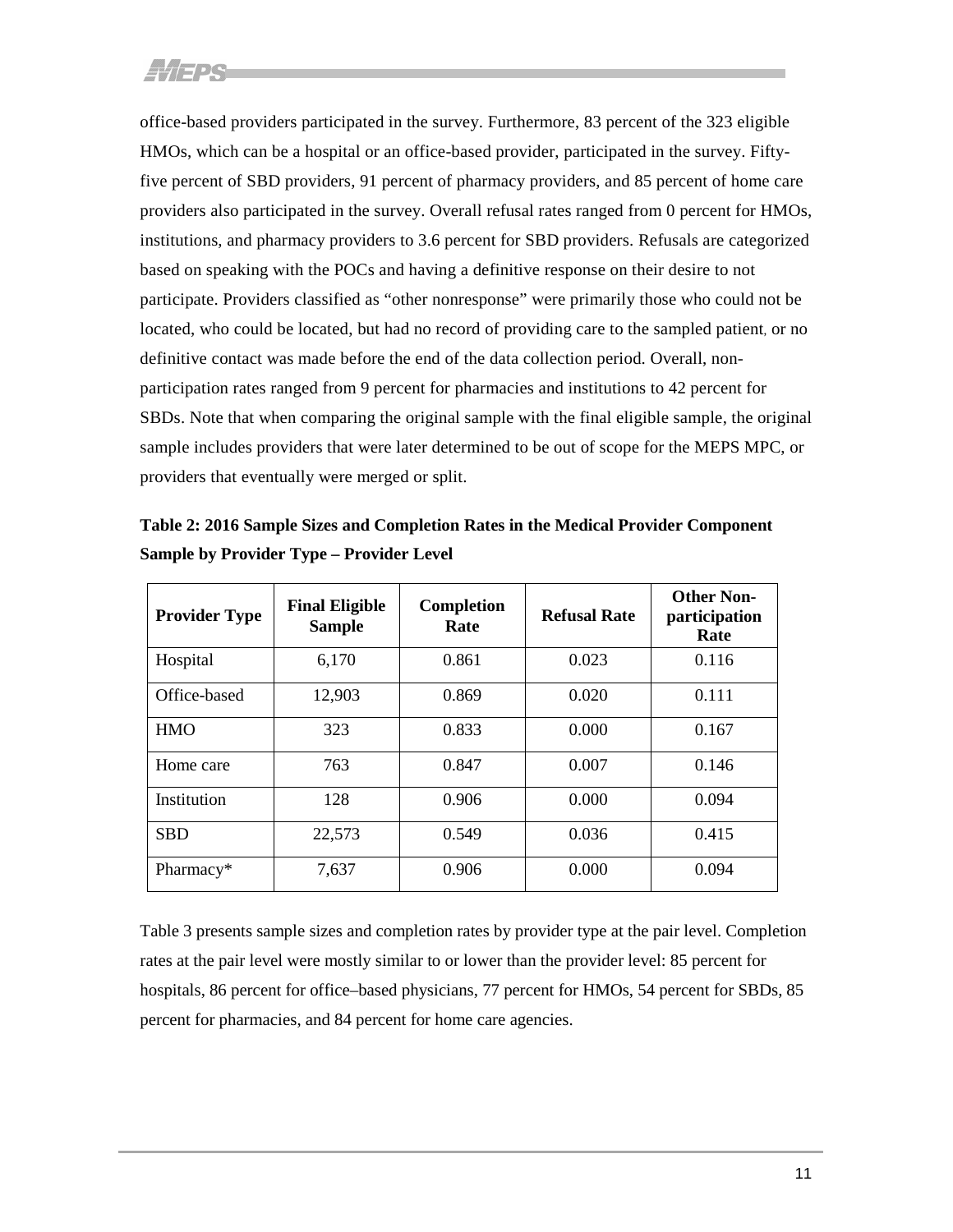| <b>Provider Type</b> | <b>Final Eligible</b><br><b>Sample</b> | Completion<br>Rate | <b>Refusal Rate</b> | <b>Other Non-</b><br>participation<br>Rate |
|----------------------|----------------------------------------|--------------------|---------------------|--------------------------------------------|
| Hospital             | 10,162                                 | 0.851              | 0.081               | 0.068                                      |
| Office-based         | 16,927                                 | 0.861              | 0.070               | 0.069                                      |
| <b>HMO</b>           | 790                                    | 0.766              | 0.000               | 0.234                                      |
| Home care            | 817                                    | 0.841              | 0.111               | 0.048                                      |
| Institution          | 131                                    | 0.908              | 0.046               | 0.046                                      |
| <b>SBD</b>           | 27,490                                 | 0.539              | 0.049               | 0.412                                      |
| Pharmacy*            | 17,366                                 | 0.849              | 0.067               | 0.084                                      |

<span id="page-14-0"></span>**Table 3: 2016 Sample Sizes and Completion Rates in the Medical Provider Component Sample by Provider Type – Pair Level**

Completion rate calculations include completes and partial completes. Completes include no events within the provider/pair that are missing critical items and partial completes include providers/pairs for which at least one event is missing a critical item and at least one event is not missing any critical items.

\* For pharmacies only, completion rate calculations also include additional categories of partial pairs, which are pairs that are missing at least one critical item for all events.

## <span id="page-14-1"></span>**MOS Sample Size and Completion Rates**

Table 4 presents sample sizes and completion rates for the MOS at the practice and pair level. At the practice level, the MOS completion rate was 76 percent. At the pair level, the completion rate was 77 percent.

### <span id="page-14-2"></span>**Table 4: 2016 Sample Sizes and Completion Rates in the Medical**

### **Organizations Survey**

| <b>Survey Status</b>      | <b>MOS Practices</b> | <b>USC/Office Based</b><br><b>Provider Pairs</b> |
|---------------------------|----------------------|--------------------------------------------------|
| Eligible                  | 7,064                | 12,211                                           |
| Complete/Partial complete | 5,331                | 9,400                                            |
| Nonresponse               | 1,733                | 2,811                                            |
| Eligibility rate          | 98.7%                | 98.8%                                            |
| Completion rate           | 75.5%                | 76.9%                                            |
| Nonresponse rate          | 24.5%                | 23.0%                                            |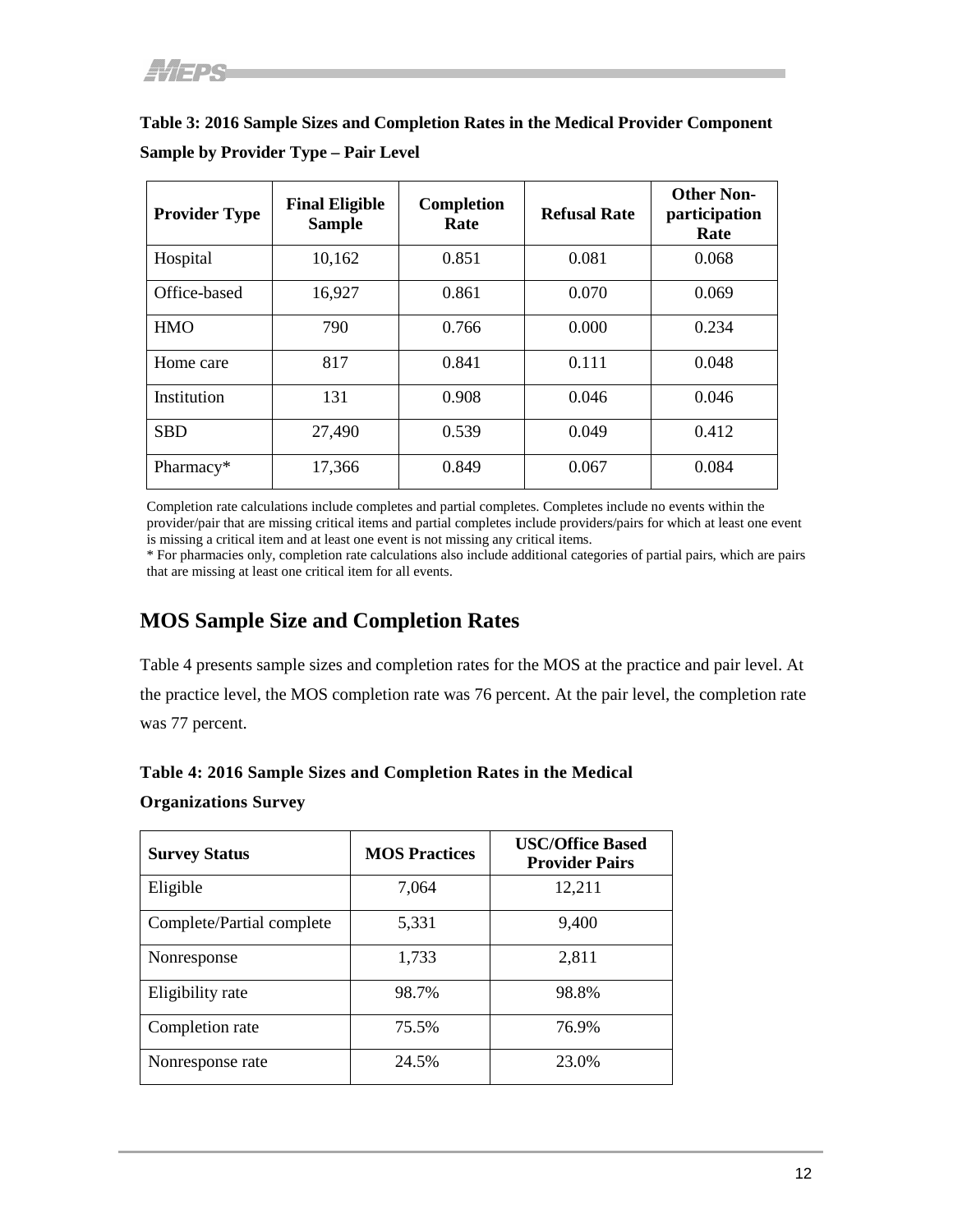# <span id="page-15-0"></span>**MPC Changes Over Time**

Over the last decade, there have been significant developments in the United States health care delivery system, including the consolidation of major health systems and increased use of electronic health records. These developments have affected the way in which health care information is recorded, maintained, and released. This section describes how the MPC has evolved to respond to these developments, while maintaining the ability to compare data year to year.

# **Adapting the MPC instruments to CAI (Computer-Assisted Interviewing) from PAPI (Paper-and-Pencil Interviewing)**

During the 2009 data year collection cycle, a computer-assisted interviewing system was developed by the MEPS MPC team for both interviewing and record abstraction, which was a change from the previous MEPS MPC paper-and-pencil interviewing methodology. This integrated data collection system is flexible and supports the effort to recruit providers by telephone and to interview medical records and billing staffs of medical facilities or providers. The system is also used to abstract information from medical records and patient accounts from providers that send hardcopy records. Data for all provider types are collected in this electronic data collection system, which was used and refined during the 2016 data year collection cycle. The integrated system also produces reports for the MEPS MPC team and develops data files for the matching process for developing medical expenditure estimates.

### **Consolidation of Health Systems**

Since the MEPS was designed in the mid-1990s, health care delivery in the United States has evolved in many ways. One change has had a large impact on MPC operations: the trend toward consolidation of health care facilities. This has occurred both by individual physicians moving into group practices (Welch et al., 2013) and by independent hospitals being acquired by health care systems (Tsai & Jha, 2014). There has also been consolidation among group practices as well as hospital systems acquiring physician group practices. Consolidation can complicate the identification of an appropriate POC within the provider facility. In the MPC sample design, the frame of *events*, the basic data collection unit, is nested within a hierarchy of *patient-provider pairs* and *contact groups*.

The source of the event level use data—the household respondent—is generally accurate at distinguishing a provider as an office-based physician or a hospital. However, the contact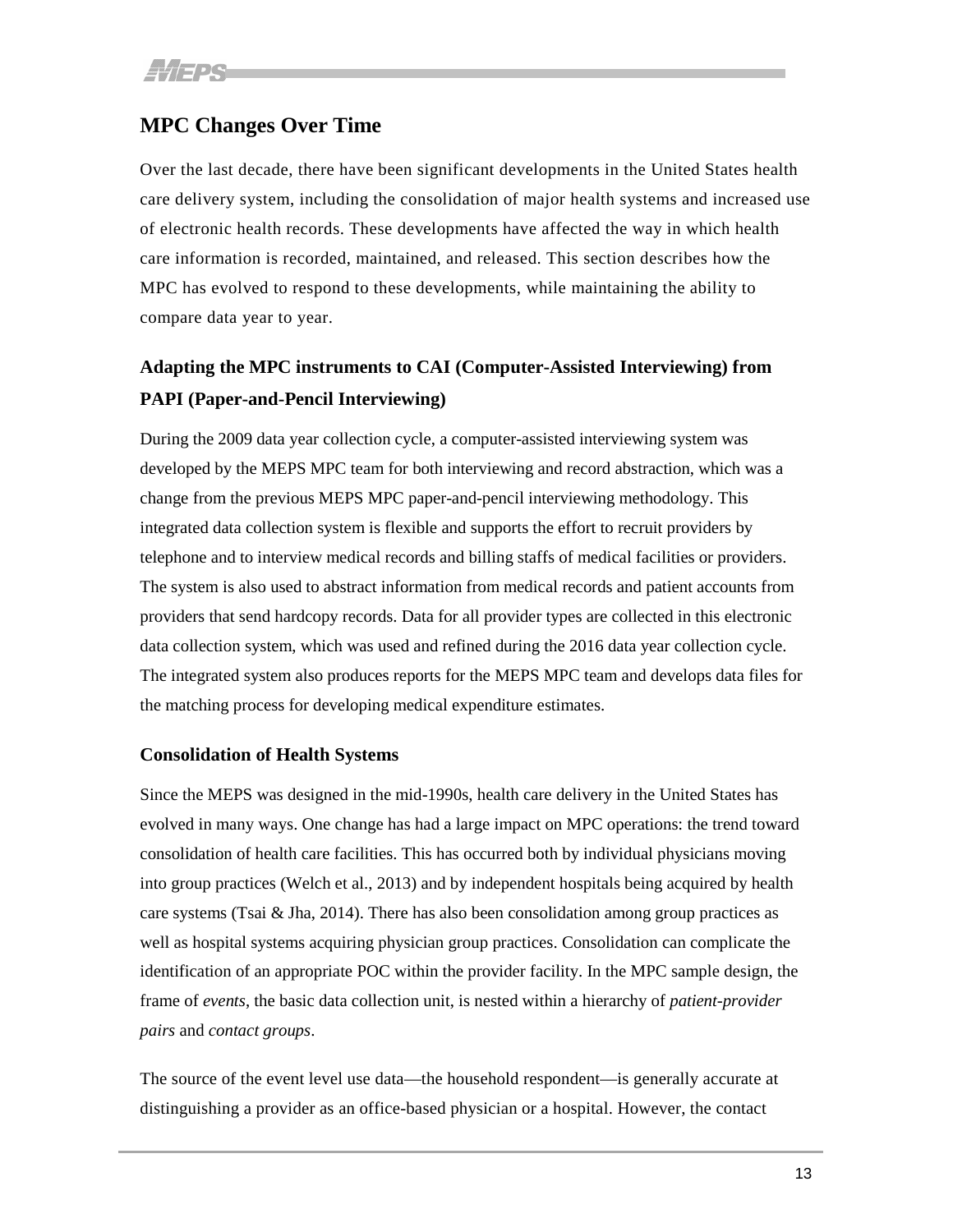information supplied often includes the name of the physician but may not include the group's practice name, name of the hospital, or the name of the health care system that owns the hospital. Poor information about the linkages among providers and their institutional affiliations can result in errors as providers are sorted into contact groups for the purposes of MPC data collection. Errors can result in multiple contacts to the same contact group because it was not identified that two physicians belonged to the same group. Errors can also result from "overgrouping," where physicians are mistakenly added to a contact group. Overgrouping can result in erroneous disavowals.

These experiences have led the MPC team to be careful about the sorting of events and pairs into contact groups for initial contacts to physician offices, hospitals, and health care systems. A stage of this sorting occurs during sample preparation. The MPC team has also introduced various automated approaches to matching providers and improving accuracy in the formation of contact groups. Adoption of the National Provider Identifier (NPI) in the 2010 MPC has helped to mitigate the problem, but has not completely solved it. A single provider may bill through any of several NPIs and provider facilities often have separate NPIs for different units within the facility. And, despite the best efforts of the field interviewers in the HC, a portion of providers identified by household respondents are not matched to NPIs in the directory available on the field laptops. To address this situation, the MPC team has developed matching algorithms based on address, telephone numbers, and other data elements that might indicate that providers belong in the same contact group.

#### **File Transfer Protocol and Other Secure Data Transfer Options**

In addition to accepting hardcopy records, the MEPS MPC now offers several electronic options to POCs to reduce the burden of data transfers. The MPC provides the option to deliver data via CDs containing PDFs of records. Other data transfer choices have also been made available: During the 2013 cycle, the MEPS MPC team developed documented procedures and instructions for providers to use a secure File Transfer Protocol (FTP) site and secure email. During the 2016 data year collection cycle, we continued to offer both FTP and secure email routinely to our largest providers. Requests from other POCs for FTP or secure email were also accommodated.

The MEPS MPC also accepts electronic data files that contain the requested data fields. In the 2009 through 2014 data year collections, two pharmacy contact groups provided data electronically, and one hospital/office-based provider POC provided electronic records. With the more widespread adoption of electronic health records, we anticipate the frequency of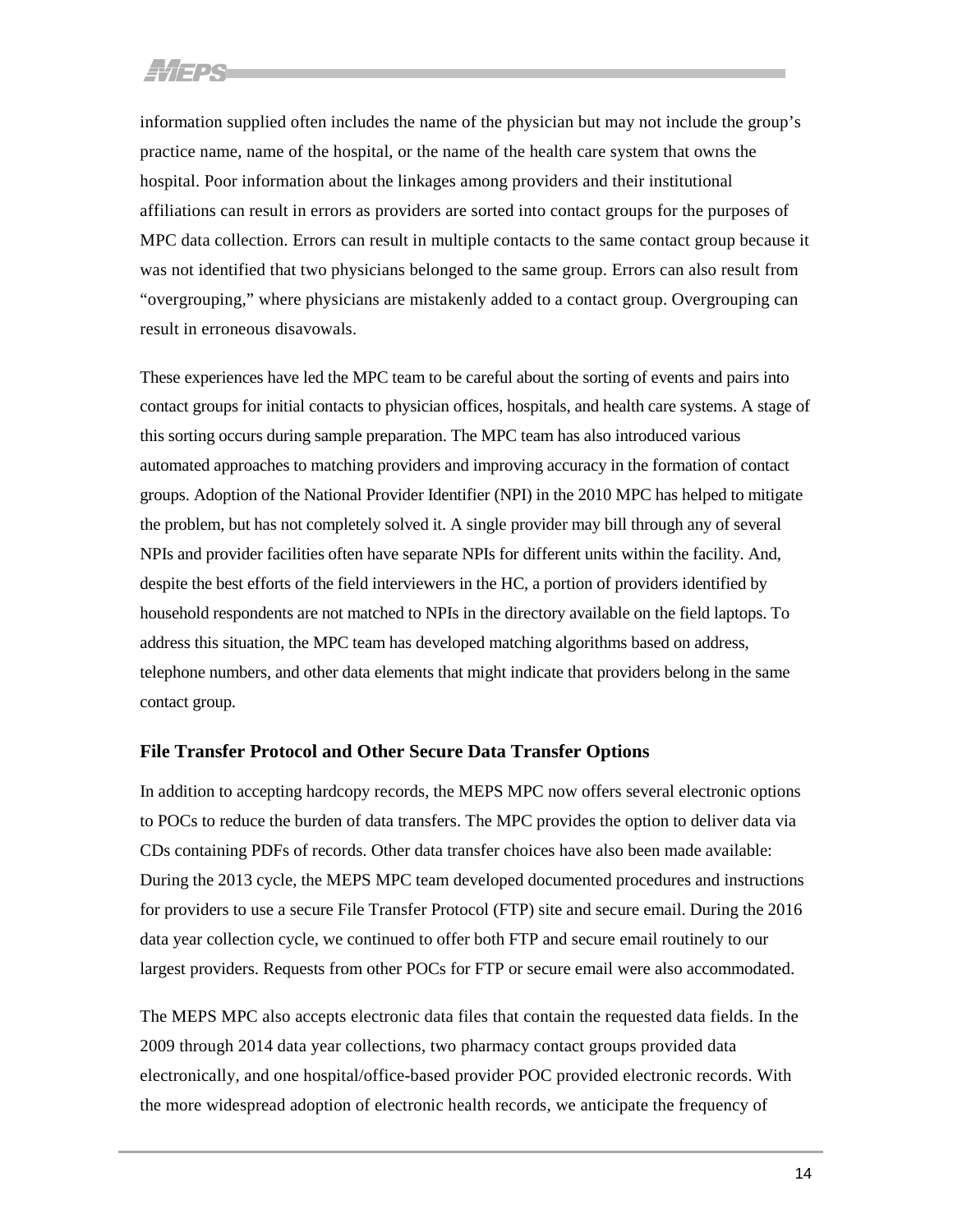submission of electronic data files to increase and expand to other provider types in future years of the MPC. For the 2016 data year collection cycle, the MEPS MPC developed an application to allow POCs to securely download Authorization Form packets from and upload records to a MEPS MPC website.

# <span id="page-17-0"></span>**MOS Changes Over Time**

Key changes to the MOS from the first data collection completed during the 2015 data collection cycle compared to the 2016 data collection cycle are described below.

## **Staffing and Training**

Staffing and training of the MOS DCSs differed during the 2016 data collection when compared to the 2015 data collection. During the 2015 data collection, MOS was a new survey for all MPC DCSs; during the 2016 data collection, veteran MOS staff from the previous data collection were available to work during the new cycle. A more streamlined training was able to focus on instrument changes and allowed for a quicker data collection start. Throughout data collection, staff working on office-based providers were identified to replenish MOS staffing levels as needed; the connections between office-based providers and MOS data collection made this a natural transition for many staff.

## **Instrumentation**

Based on review of the data from the 2015 data collection, AHRQ revised the order of some of the MOS survey questions before the start of the 2016 cycle. However, minimal wording changes were made to the questions, so that consistency could be maintained between the two data collection cycles.

## <span id="page-17-1"></span>**Use of MPC Data in Expenditure Estimation**

Data obtained from providers in the MPC are critical to the development of MEPS expenditure estimates. Since insurance providers negotiate reimbursement rates with providers that are significantly lower than the total established list price that appears on a billing statement, expenditures in the MEPS are defined as the sum of payments from all payer sources including out-of-pocket payments. While most household respondents can report with some degree of accuracy how much they pay out of pocket for medical care, including prescribed medicines, they do not always know the total payments made on their behalf by third-party payers.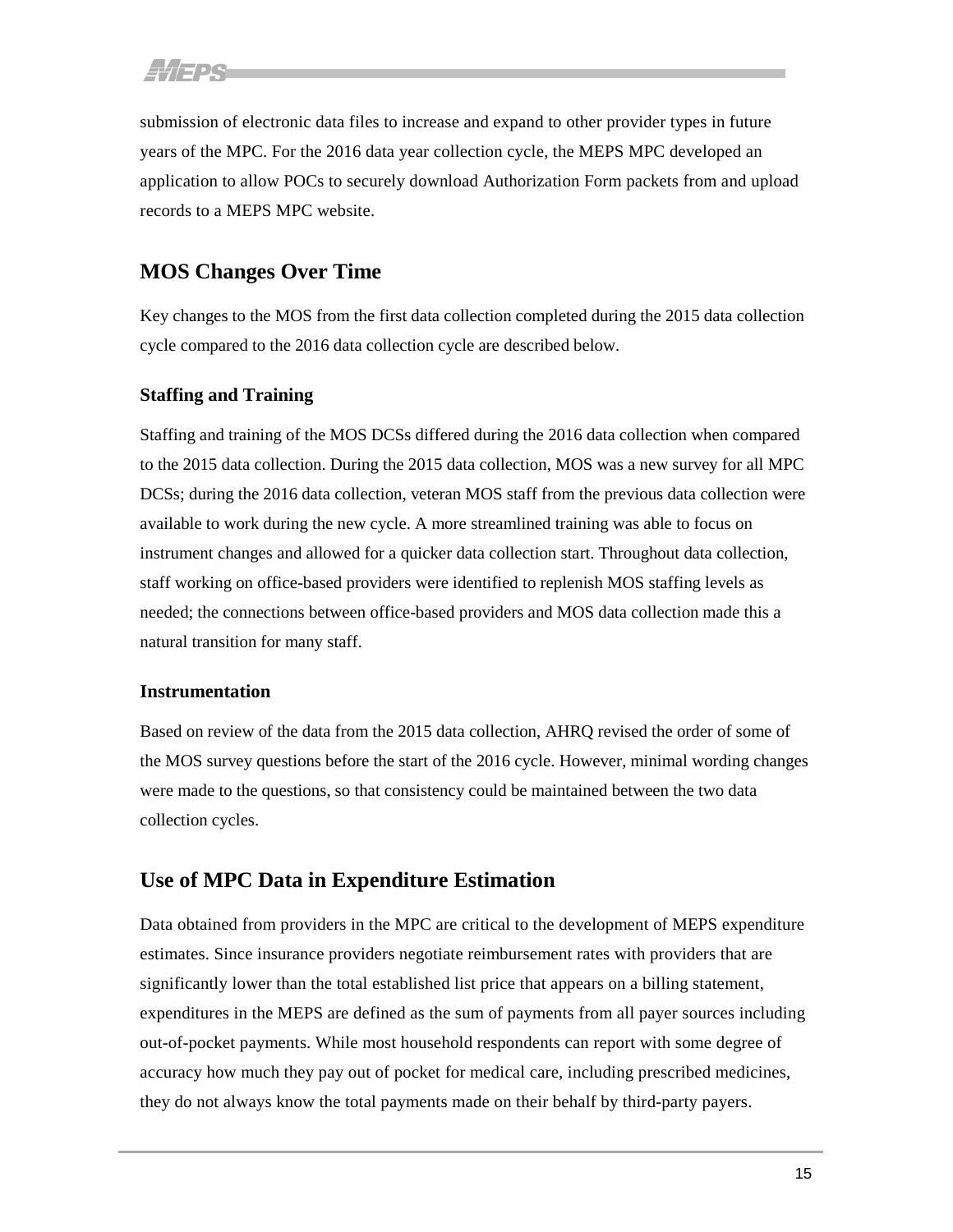Providers generally have more complete information on reimbursement arrangements (capitation versus fee-for-service) and how much was paid by payer source for care delivered to household respondents.

In general, the methodology used to develop 2016 MEPS medical expenditure estimates was based on merging medical events reported in the HC with data from the MPC using a probabilistic matching procedure. For all medical events except prescribed medicines, the first stage of the MEPS expenditure estimation methodology involved matching the provider-reported expenditure data in the MPC to the household-reported medical event in the HC using dates and detailed information on conditions and procedures that were collected in both the HC and MPC. Because of the matching, each medical event in the HC either had expenditure data from both the MPC and HC, from the MPC or HC only, or from neither source (i.e., missing payment data). Household-reported event type may be different from provider-reported event type, so some cross-event type matches were permitted. However, "event type" on the final files released to the public was defined according to the HC classification. A hierarchical approach was used to develop complete expenditure data. When a match was found for a particular medical event, expenditure data from the MPC were substituted for household-reported information. In certain cases, if MPC data were not available, and complete household payment data were available, the household data were used. A series of logical edits were applied to both the HC and MPC data to correct for several issues with the reported data (e.g., outliers, misreported data). For more information on the types of issues encountered and the logical edits applied, see "Section 2.5.11 - Utilization, Expenditures and Source of Payment Variables" of the documentation for the 2016 Full Year Consolidated Data File (HC-192) at the following link:

[https://meps.ahrq.gov/mepsweb/data\\_stats/download\\_data\\_files\\_detail.jsp?cboPufNumber=HC-](https://meps.ahrq.gov/mepsweb/data_stats/download_data_files_detail.jsp?cboPufNumber=HC-192)[192.](https://meps.ahrq.gov/mepsweb/data_stats/download_data_files_detail.jsp?cboPufNumber=HC-192)

Where MPC or HC payment data were not available, either due to item nonresponse or because the payment was not tied to a specific visit (as in capitation arrangements), payment components (e.g., private insurance, Medicare, Medicaid and/or out-of-pocket payments) were imputed using a predictive mean matching procedure. This procedure uses regression models (based predominantly on events with completely reported expenditure data assigned to the donor pool) to predict total expenses for each event. Then, for each event with missing payment information, a donor event with the closest predicted payment having the same pattern of expected payment sources as the event with missing payment was used to impute the missing payment component values. Data collected in the MPC were used as donors whenever possible when imputing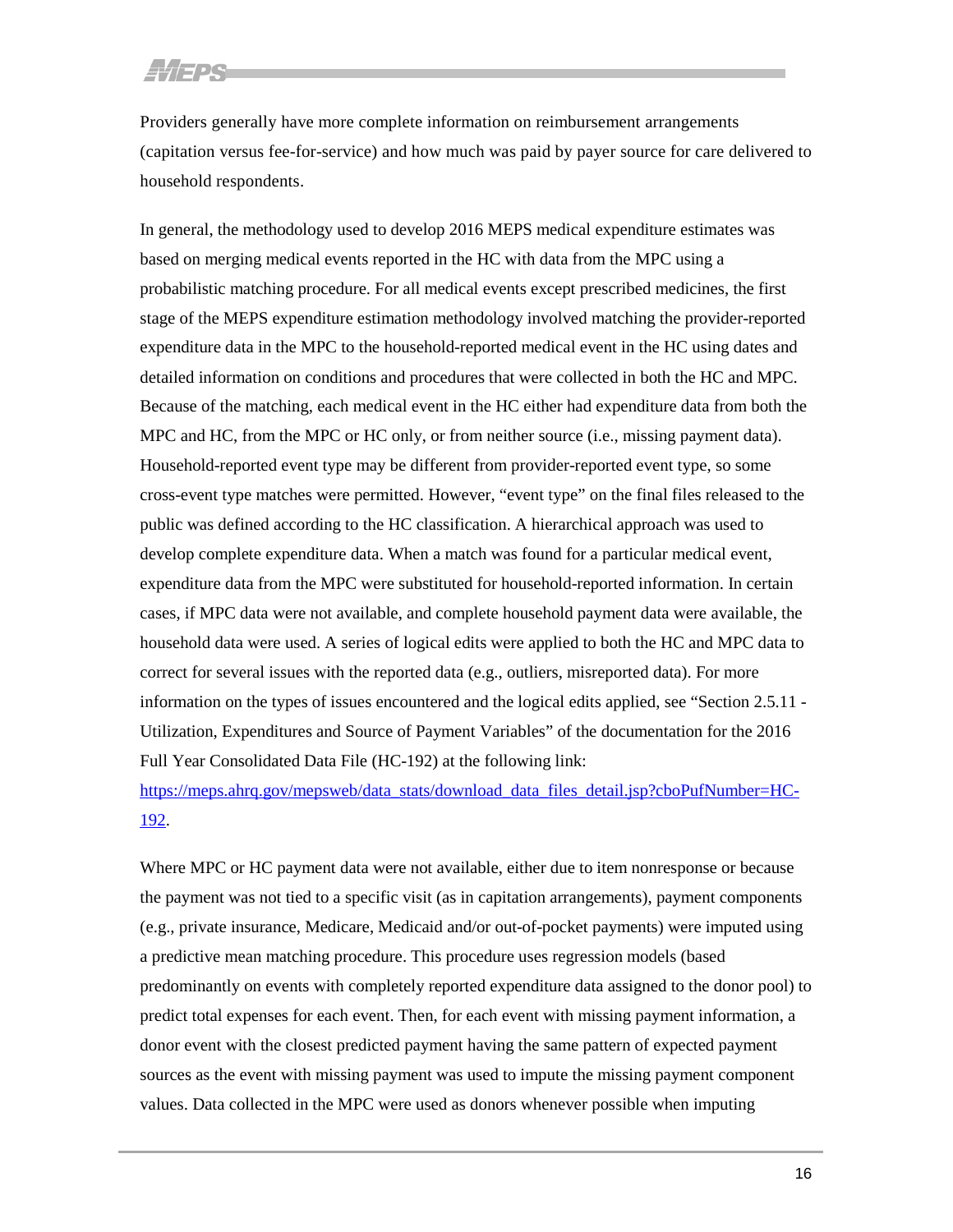expenditures because those data are generally regarded as more accurate than information collected in the HC.

For prescribed medicines, the general approach to matching data was to merge drug information collected from MPC pharmacy providers to HC drug data. To improve the quality of matches, all HC drugs were assigned codes (Generic Product Identifier or GPI) from a proprietary database (the Master Drug Data Base or MDDB) based on the medication names provided by the household. These codes were also assigned to the prescriptions in the MPC by using the NDC (when available) or medication names reported by the pharmacy providers. Software was developed that merged MPC drug data to the HC drug data by matching drug events from each file on a variety of characteristics (e.g., person id, GPI, potential payment sources, age, sex, health status, geographic location, and medication names). Selected editing was done prior to the matching to correct data inconsistencies in both data sets and to fill in missing data and correct outliers on the MPC file. For HC events that did not have corresponding data in the MPC, the MPC data were used as the imputation source.

## <span id="page-19-0"></span>**Summary**

The MEPS MPC is a voluntary survey designed to supplement and validate health care expenditure and source of payment data collected in the MEPS HC. The MEPS MOS is also a voluntary survey designed to expand current MPC data collection activities to include information on the organization of the practices of office-based care providers identified as a USC in the MEPS HC and having been seen by the HC respondent in 2016. This report, an update and enhancement to MEPS Methodology Report #23: *Design, Methods, and Field Results of the Medical Expenditure Panel Survey Medical Provider Component—2006 Calendar Year Data*, focuses on the MPC data collection effort that collected information from medical providers on health care events that took place between January 1, 2016, and December 31, 2016. The report describes the MPC sample design, survey methodology, procedures for data collection, sample sizes, and response rates as well as the relationship between the HC survey and the MPC survey. Additionally, it includes information on the MOS survey which was new in the 2015 MPC data year collection and was fielded again in the 2016 MPC. Both the 2015 and 2016 MOS were funded in part by the Robert Wood Johnson Foundation.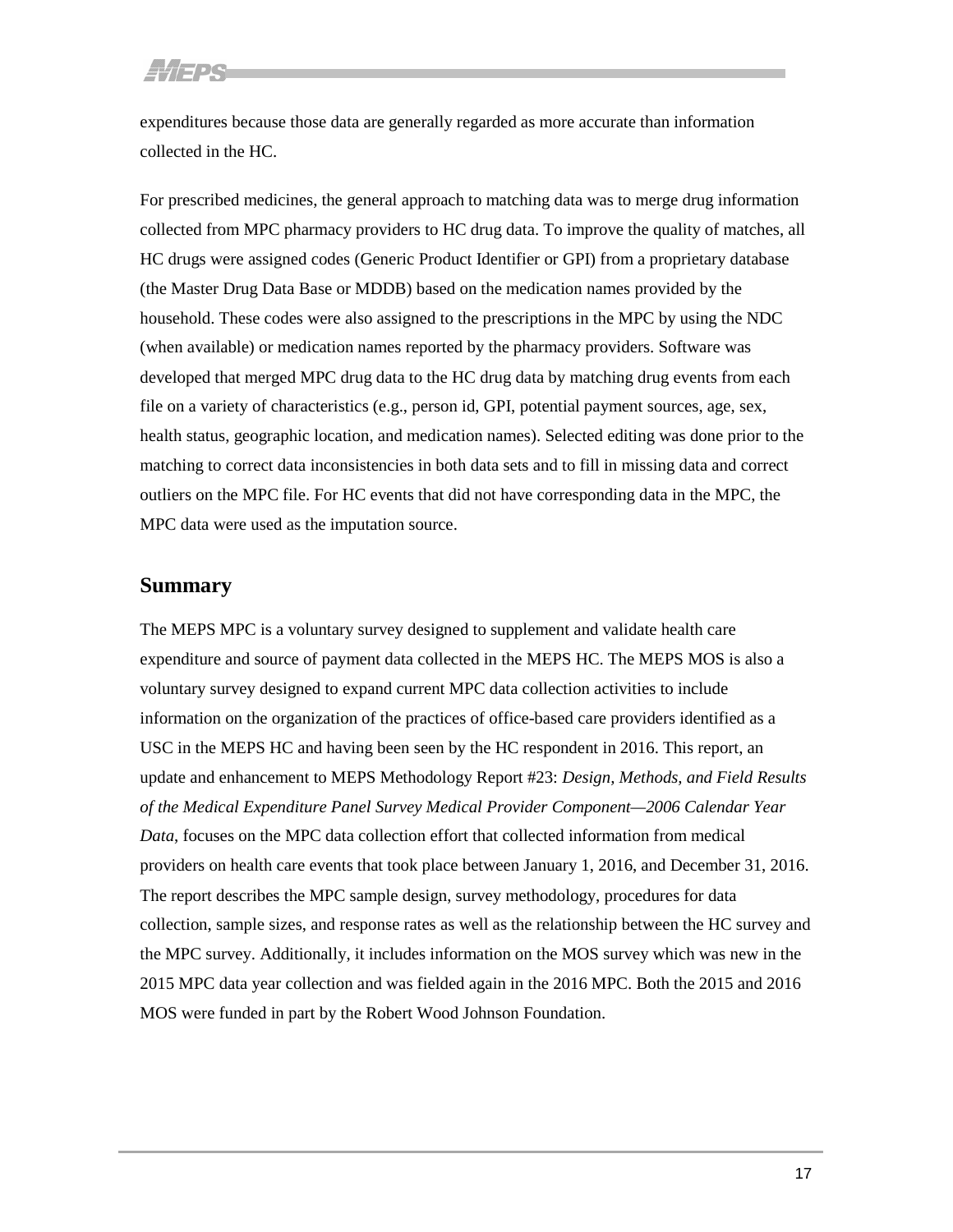# <span id="page-20-0"></span>**For More Information**

Additional information on MEPS is available from the MEPS Project Director at the Center for Financing Access and Cost Trends, Agency for Healthcare Research and Quality, 5600 Fishers Lane, Mailstop 07W41A, Rockville, MD 20857; [MEPSProjectDirector@ahrq.hhs.gov.](mailto:MEPSProjectDirector@ahrq.hhs.gov)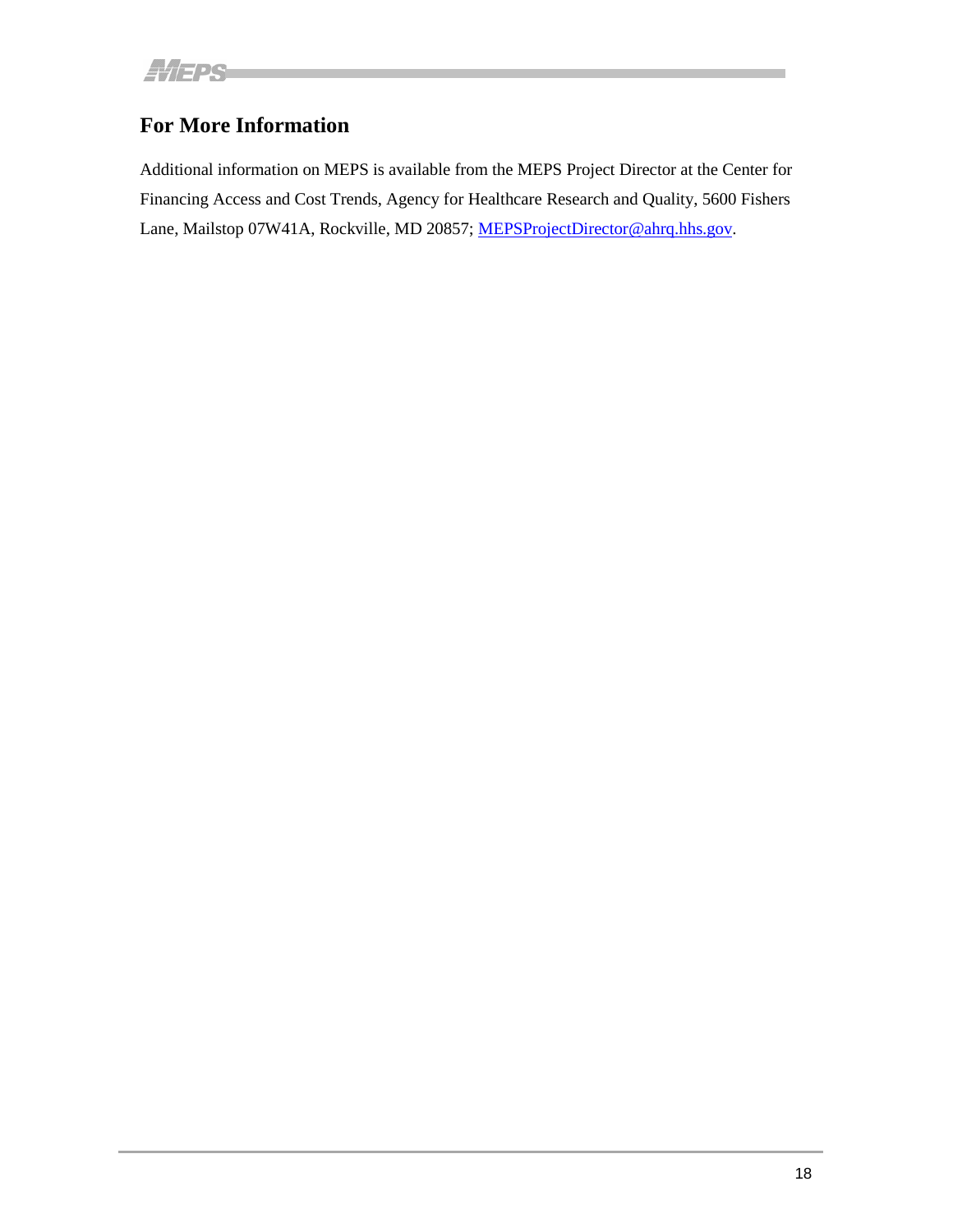# <span id="page-21-0"></span>**References**

Cohen, J. *Design and Methods of the Medical Expenditure Panel Survey Household Component.* MEPS Methodology Report No. 1. AHCPR Pub. No. 97-0026. Rockville, MD: Agency for Health Care Policy and Research, 1997.

[https://meps.ahrq.gov/data\\_files/publications/mr1/mr1.pdf](https://meps.ahrq.gov/data_files/publications/mr1/mr1.pdf)

Cohen, S. *Sample Design of the 1996 Medical Expenditure Panel Survey Household Component.* MEPS Methodology Report No. 2. AHCPR Pub. No. 97-0027. Rockville, MD: Agency for Health Care Policy and Research, 1997.

[https://meps.ahrq.gov/data\\_files/publications/mr2/mr2.pdf](https://meps.ahrq.gov/data_files/publications/mr2/mr2.pdf)

Cohen, S. Design Strategies and Innovations in the Medical Expenditure Panel Survey. *Medical Care,* July 2003:41(7) Supplement: III-5–III-12.

Ezzati-Rice, T.M., Rohde, F., Greenblatt, J. *Sample Design of the Medical Expenditure Panel Survey Household Component, 1998*–*2007.* Methodology Report No. 22. March 2008. Agency for Healthcare Research and Quality, Rockville, MD. [https://meps.ahrq.gov/data\\_files/publications/mr22/mr22.pdf](https://meps.ahrq.gov/data_files/publications/mr22/mr22.pdf)

Machlin, S.R., Dougherty, D.D. *Overview of Methodology for Imputing Missing Expenditure Data in the Medical Expenditure Panel Survey.* Methodology Report No. 19. March 2007. Agency for Healthcare Research and Quality, Rockville, MD. [https://meps.ahrq.gov/data\\_files/publications/mr19/mr19.pdf](https://meps.ahrq.gov/data_files/publications/mr19/mr19.pdf)

Machlin, S.R., Taylor, A.K. *Design, Methods, and Field Results of the 1996 Medical Expenditure Panel Survey Medical Provider Component.* Methodology Report No. 9. May 2000. Agency for Healthcare Research and Quality, Rockville, MD.

[https://meps.ahrq.gov/data\\_files/publications/mr9/mr9.pdf](https://meps.ahrq.gov/data_files/publications/mr9/mr9.pdf)

Hill, S.C., Roemer, M., Stagnetti, M.N. *Outpatient Prescription Drugs: Data Collection and Editing in the 2011 Medical Expenditure Survey*. MEPS Methodology Report No. 29. March 2014. Agency for Healthcare Research and Quality, Rockville, MD. [https://meps.ahrq.gov/data\\_files/publications/mr29/mr29.pdf](https://meps.ahrq.gov/data_files/publications/mr29/mr29.pdf)

Stagnitti, Marie N., Beauregard, Karen, and Solis, Amy. *Design, Methods, and Field Results of the Medical Expenditure Panel Survey Medical Provider Component (MEPS MPC)—2006*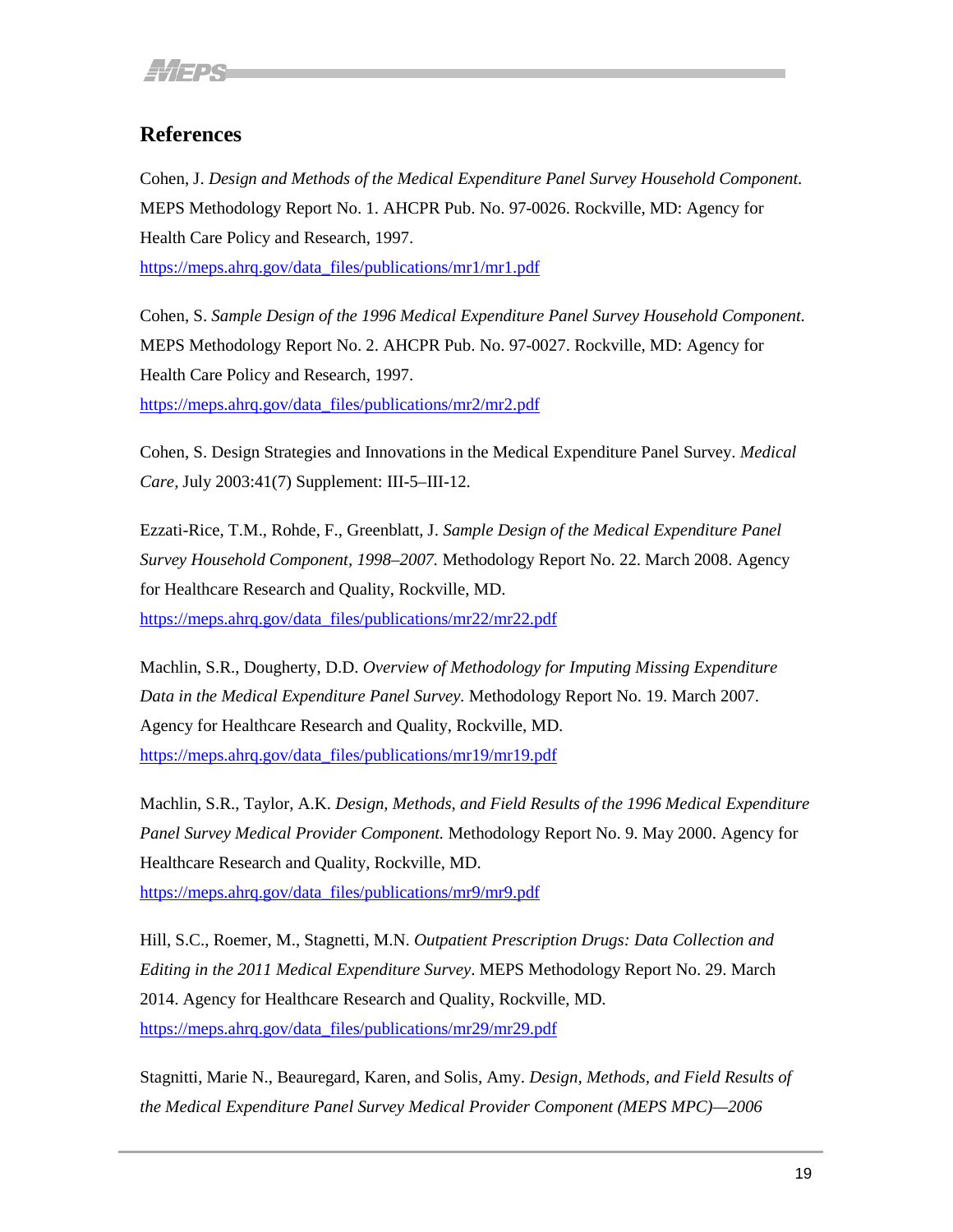*Calendar Year Data*. Methodology Report No. 23. November 2008. Agency for Healthcare Research and Quality, Rockville, MD[.](https://meps.ahrq.gov/data_files/publications/mr23/mr23.pdf)  [https://meps.ahrq.gov/data\\_files/publications/mr23/mr23.pdf](https://meps.ahrq.gov/data_files/publications/mr23/mr23.pdf)

Tsai T.C., Jha A.K. Hospital consolidation, competition, and quality: is bigger necessarily better? *Journal of the American Medical Association.* 2014;312(1):29–30.

Welch, W.P., Cueller, A.E., Stearns, S.S., Bindman, A.B. Proportion of physicians in large group practices continued to grow in 2009–11. *Health Affairs*. 2013;32(9):1659–1666.

Zodet, M., S. Chowdhury, S. Machlin, and J. Cohen. 2016. Linked designs of the MEPS Medical Provider and Organization Surveys. *In JSM Proceedings*, Survey Research Methods Section. Alexandria, VA: American Statistical Association. 1914–1921.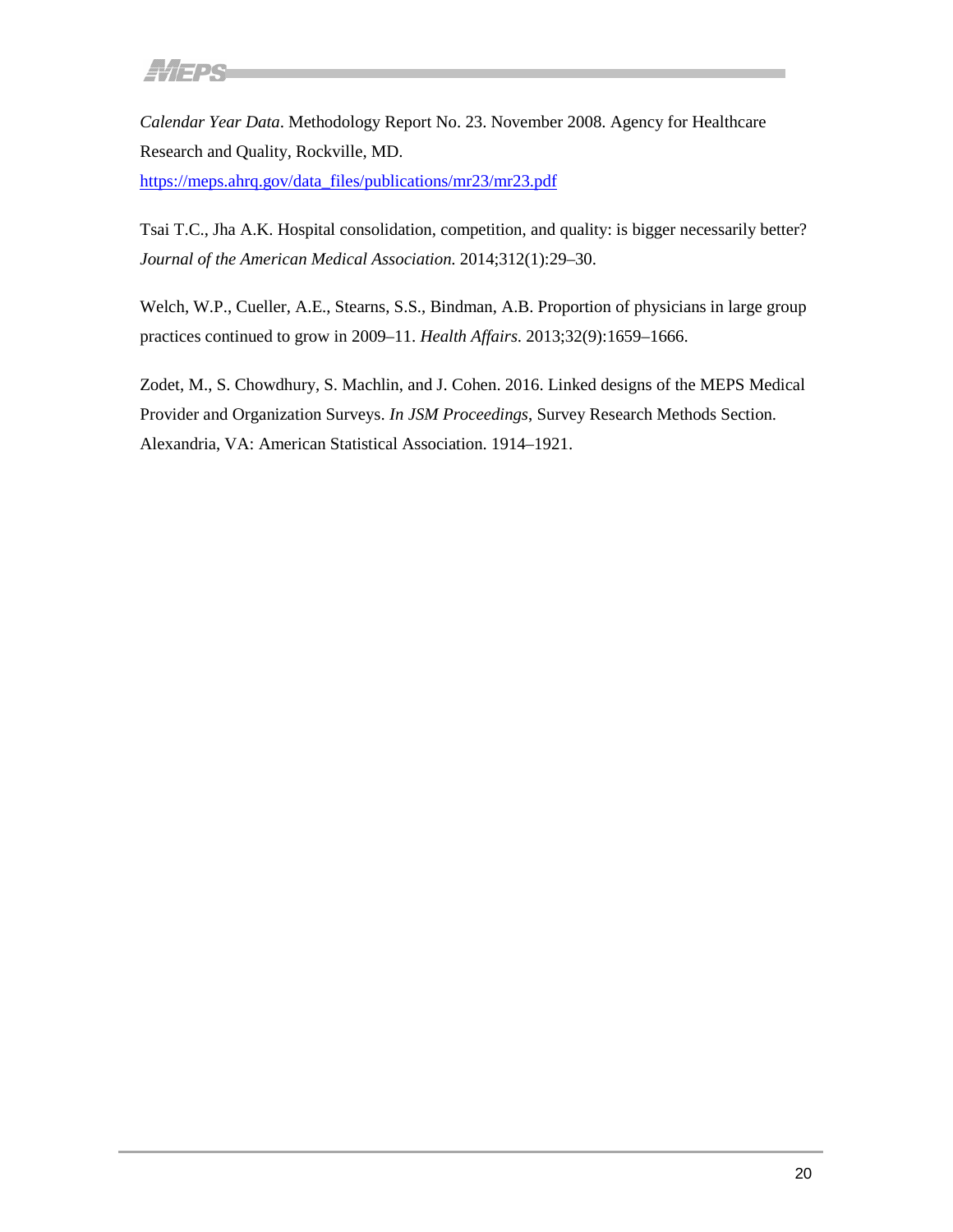# <span id="page-23-0"></span>**Additional Background on MEPS HC, MEPS MPC, and MEPS MOS**

## *Household Component*

The Medical Expenditure Panel Survey (MEPS) provides nationally representative estimates of health care use, expenditures, sources of payment, and health insurance coverage for the U.S. civilian noninstitutionalized population. The MEPS Household Component (HC) also provides estimates of respondents' health status, demographic and socioeconomic characteristics, employment, access to care, and satisfaction with health care. Estimates can be produced for individuals, families, and selected population subgroups. The panel design of the survey, which includes five rounds of interviews covering two full calendar years, provides data for examining person level changes in selected variables such as expenditures, health insurance coverage, and health status. Using computer assisted personal interviewing (CAPI) technology, information about each household member is collected, and the survey builds on this information from interview to interview. All data for a sampled household are reported by a single household respondent.

The MEPS HC was initiated in 1996. Each year a new panel of sample households is selected. Because the data collected are comparable to those from earlier medical expenditure surveys conducted in 1977 and 1987, it is possible to analyze long-term trends. Each annual MEPS HC sample size is about 14,000 households. Data can be analyzed at either the person or event level. Data must be weighted to produce national estimates.

The set of households selected for each panel of the MEPS HC is a subsample of households participating in the previous year's National Health Interview Survey (NHIS) conducted by the National Center for Health Statistics of the Centers for Disease Control and Prevention. The NHIS sampling frame provides a nationally representative sample of the U.S. civilian noninstitutionalized population and reflects an oversample of blacks, Hispanics and, starting in 2006, Asians. The linkage of the MEPS to the previous year's NHIS provides additional data for longitudinal analytic purposes.

## *Medical Provider Component*

Upon completion of the household CAPI interview, and after obtaining permission from the household survey participants, a sample of medical providers are contacted by telephone to obtain information on medical events that household respondents cannot accurately provide. This part of the MEPS is called the Medical Provider Component (MPC) and information is collected on dates